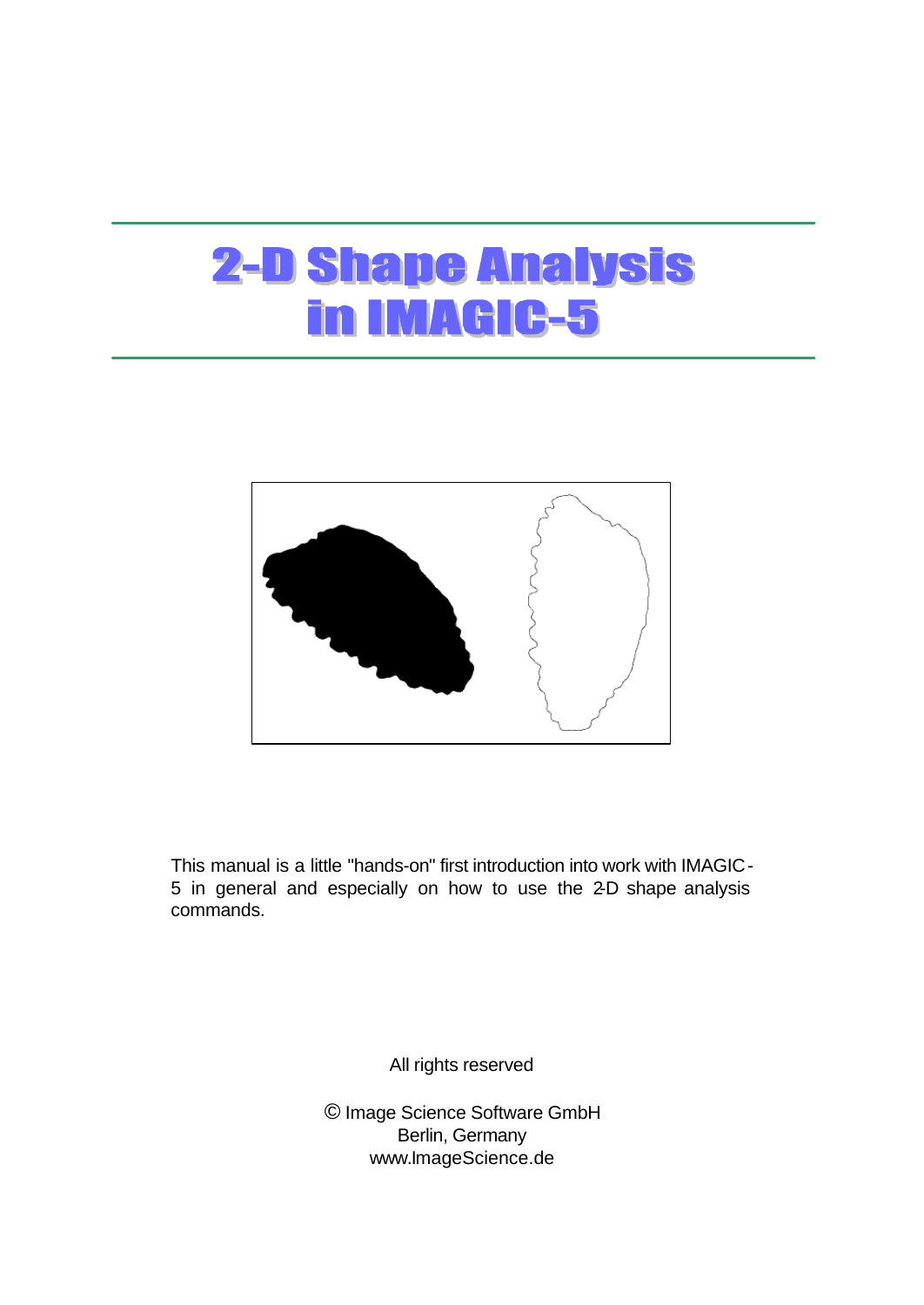This manual contains the following chapters:

### ♦ WHAT IS FISH OTOLITH SHAPE ANALYSIS GOOD FOR?

The purpose of 2-D shape analysis performed on fish otoliths.

#### INTRODUCTION TO IMAGIC-5

A little introduction for new users to learn the generalities of the IMAGIC-5 image analysis system.

#### 2-D SHAPE ANALYSIS IN IMAGIC-5

The purpose of this chapter is to provide the user with guidance in a practical hands-on to perform 2-D shape analysis.

**REFERENCES** 

Some references.

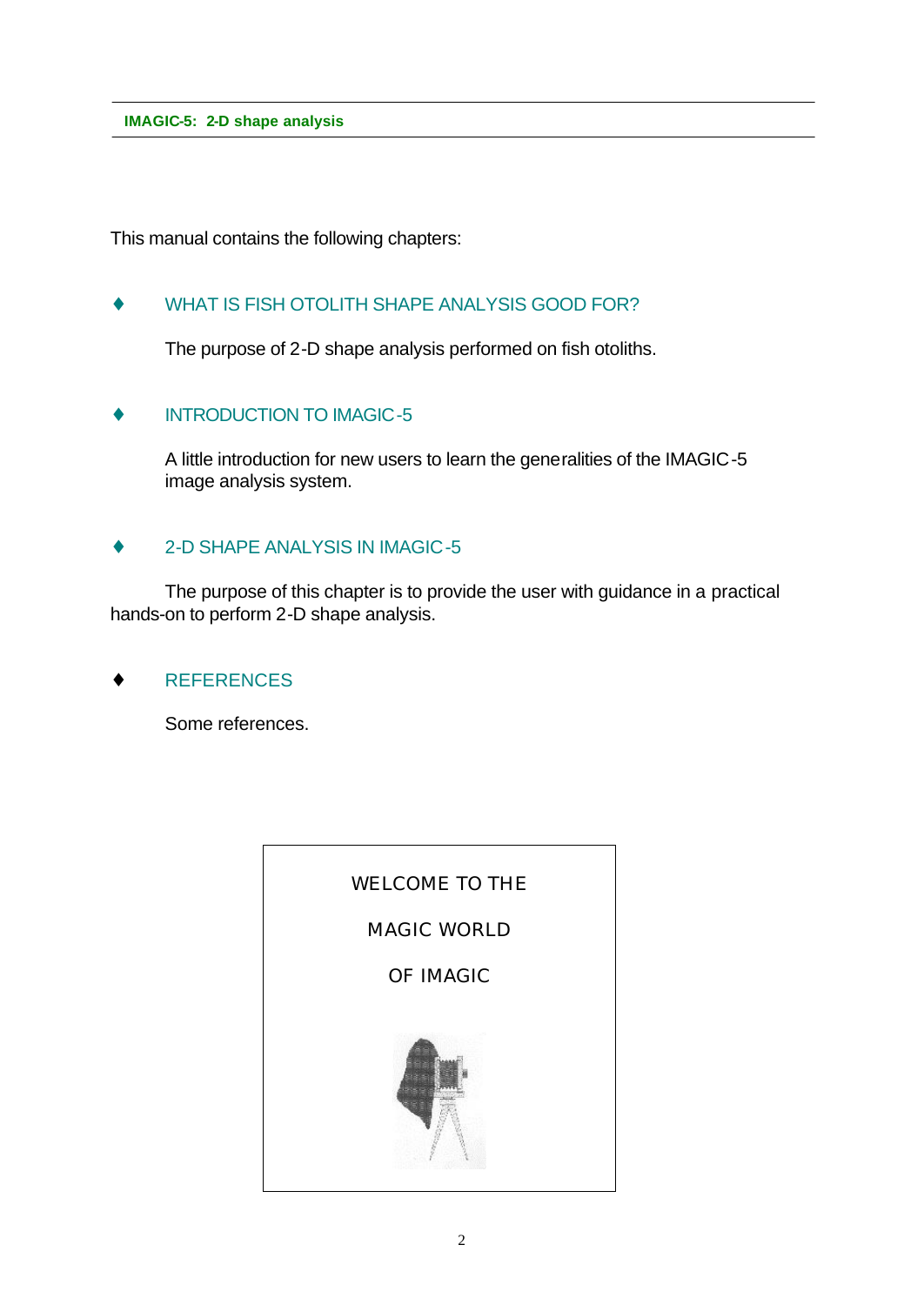# **What is Fish Otolith Shape Analysis good for?**



A fish otolith is the ear stone of a fish. Otolith are widely used for determining the age of fish. Usually, the internal otolith structure is examined. In thin-sections of an otolith, ringlike zones - like the year rings of a tree - may become visible. However, preparations are rather time-consuming and therefore expensive. Also, there is quite some room left for subjective judgements by the so called reader.

This is where otolith shape analysis comes in. While different readers may draw different conclusions on the same sample, it can be expected from a fully computerised system that such uncertainties are minimised or even avoided.

The otolith shape can be obtained unambiguously from digital images. The raw data is then introduced into highly sophisticated image analysis programs which extract relevant shape descriptors and use these against a database to find matches. If proper agegroup reference databases, e.g. for different species or different habitats, are available, the identification can be performed in an almost automatic fashion.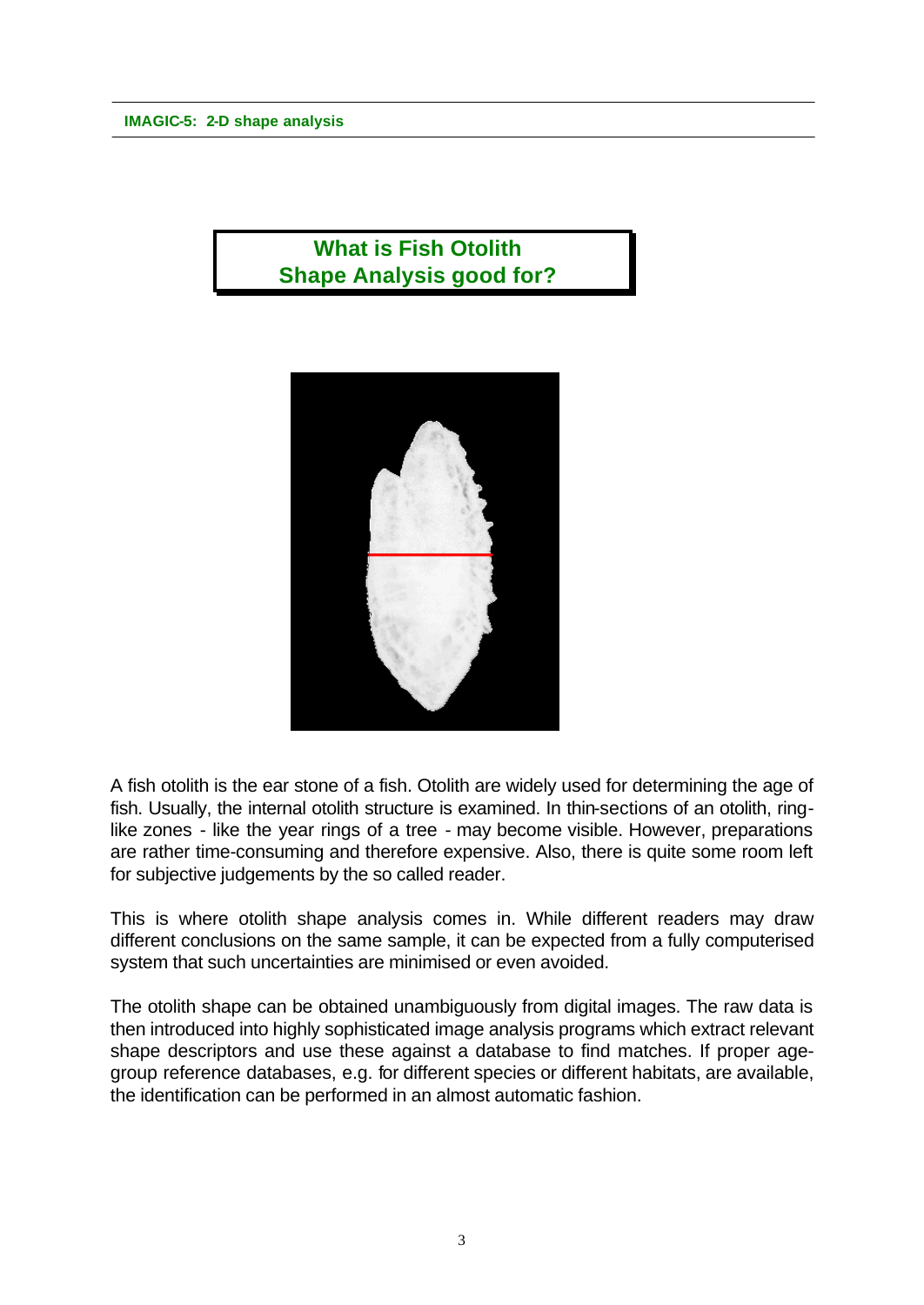# **Introduction to IMAGIC-5**



# **Starting IMAGIC-5:**

Currently, IMAGIC-5 is only running as a console application in an MS-DOS window. You must therefore first open such a MSDOS window. Use the corresponding icon



or start a Command Prompt using Start / Programs / Command Prompt

You will get an MS-DOS window like this:

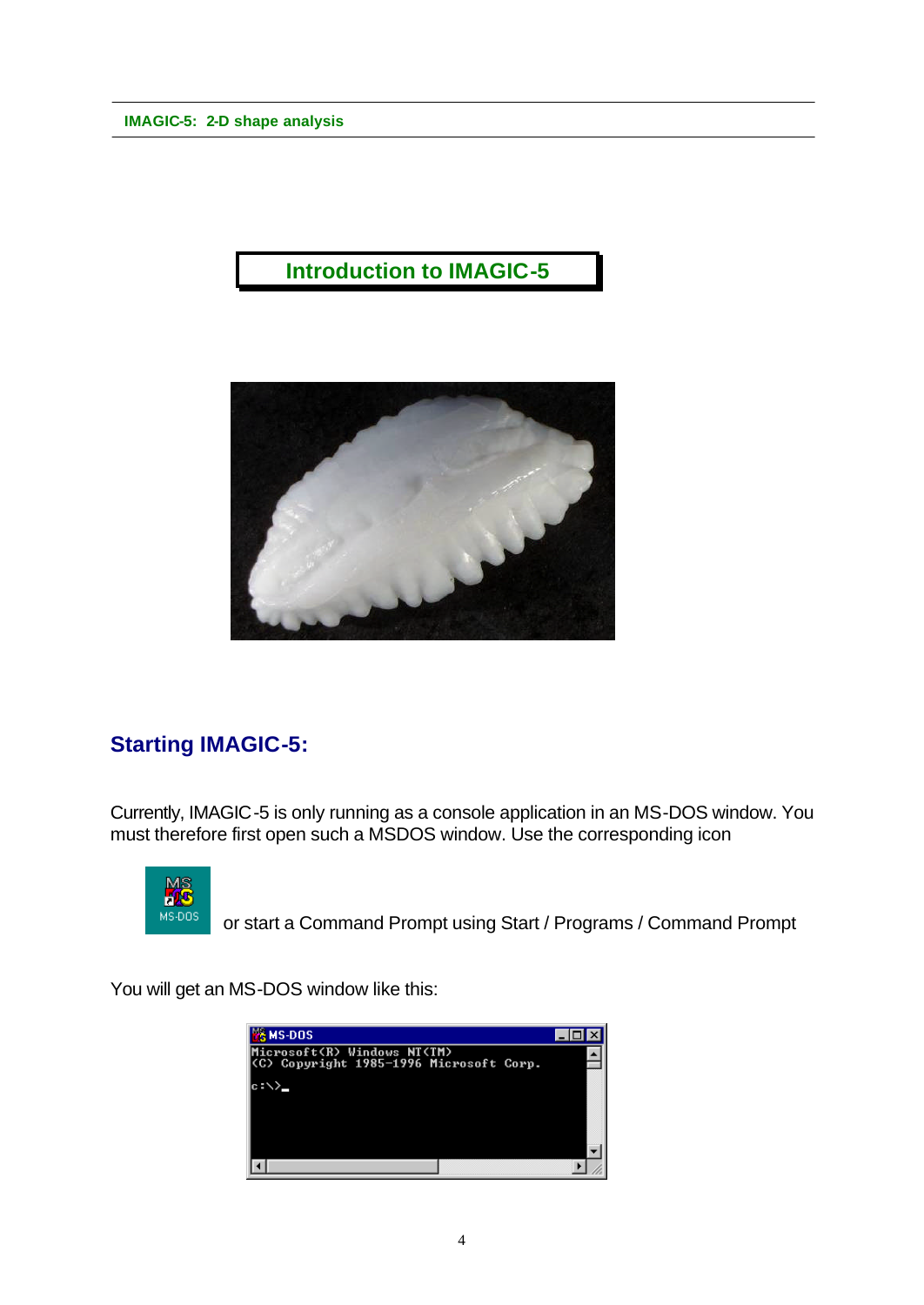Then change to your working directory:

```
c:\> cd c:\<my directory>
```
**you specify <my directory>**

To start IMAGIC-5 type:

c:\> imagic

IMAGIC-5 will respond

```
∗∗ IMAGIC-5 welcomes you ∗∗
IMAGIC-COMMAND:
```
and is waiting for your command(s).

### **Some helpful hints when working in an MS-DOS window:**

First of all, it is a good idea to activate the so called DOSKEY feature which is available for most systems. When you enter and activate the DOSKEY command, you will later be able to use the arrow keys for scrolling through the list of commands you have entered before.

If you are running Windows NT, another helpful feature is the number of buffered lines of your MS-DOS console window. Use the right mouse button and click into the title bar of the MS-DOS window to activate the properties window. Please check out more details yourself.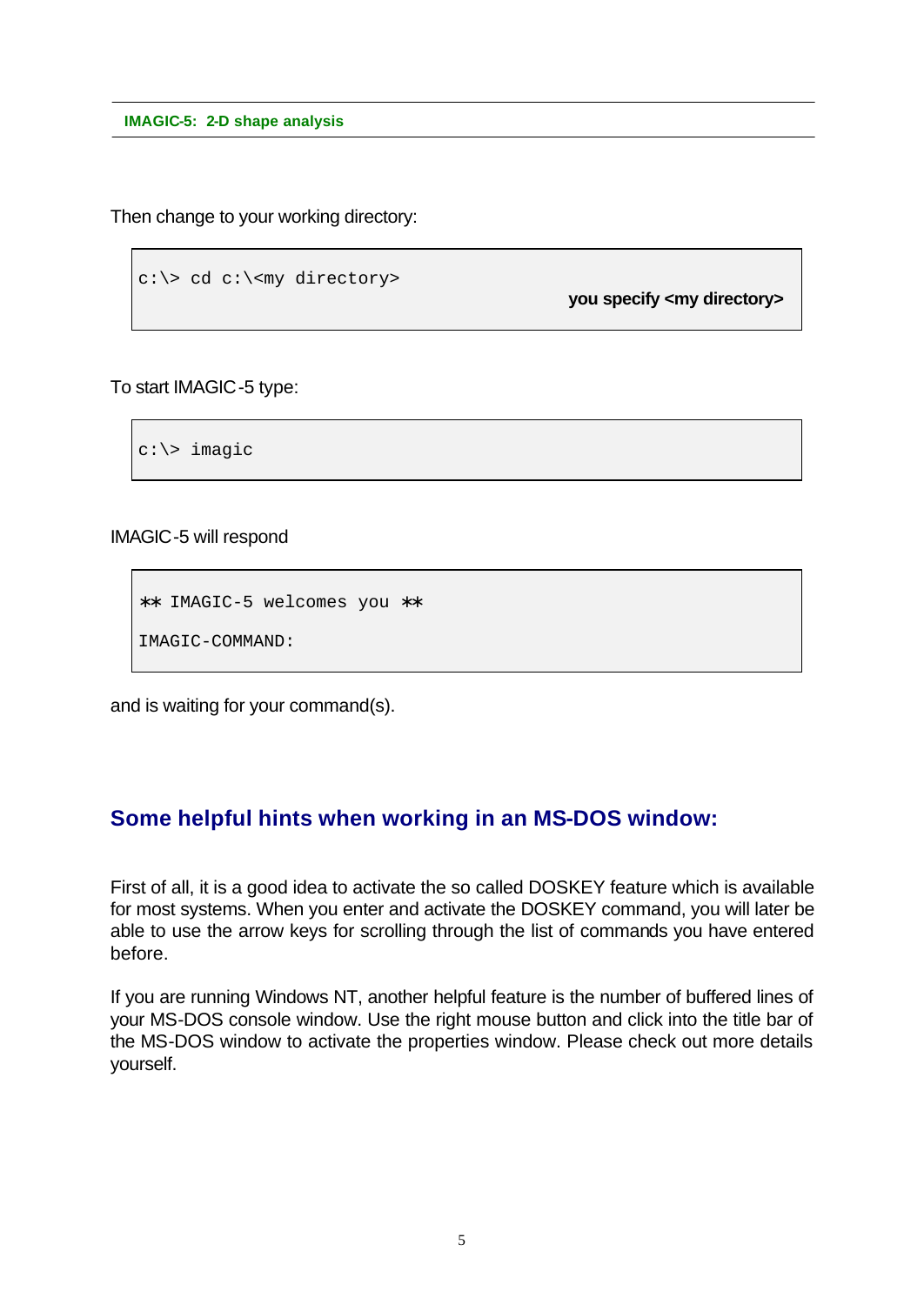### **Panic and worry: Don't !**

- ÿ You can always give **?** or HELP to get help at any level of IMAGIC-5.
- ÿ You can ask **?** for all questions that appear on the screen to get helpful explanation of what is being asked.
- $\triangleright$  You can always use the default answers (in brackets) by just giving CR, but, of course, you can also type your own ones.
- ÿ IMAGIC-5's general quit command is the **\*** . It is a legitimate answer to any question that appears on the screen and its effect is to leave the current operation.
- ÿ At any level of IMAGIC-5 you can give an operating system command by typing **!** or **\$** followed by the system command.

### **Looking for a specific IMAGIC-5 command:**

Since IMAGIC-5 responds to over one-hundred different commands, it is clear that we cannot go into details. If you need assistance on valid commands you can retrieve a list of all commands by typing MENU.

Example: try to find a command to import FABOSA into IMAGIC-5:

```
IMAGIC-COMMAND: MENU *import
```
You will get a listing of all command names that have to do with "import":

```
IMAGIC-COMMAND: MENU *import
```

```
 &IMPORT-EXPORT-IMAGIC-FORMAT
 &IMPORT-PDB-TO-PLT
```
Now you can ask for specific HELP by typing:

IMAGIC-COMMAND: HELP \*import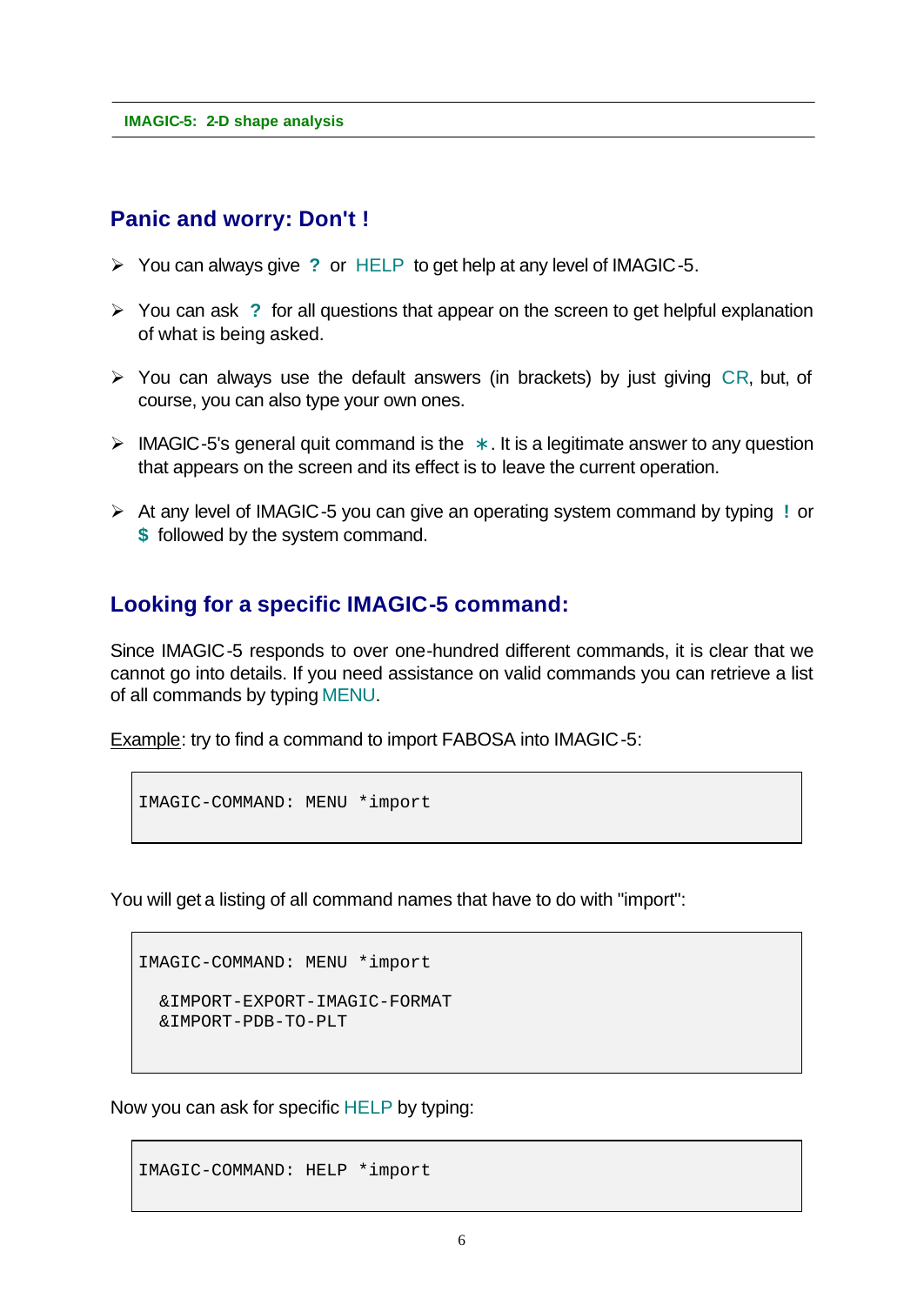### **How to run an IMAGIC-5 command:**

Example: creating test images with command TEST-IMAGE-CREATION

IMAGIC-COMMAND: TEST-IM **you can always use abbreviations of the command name** ∗∗ TESTIM welcomes you ∗∗ Output filename, image loc#s [test] : ? **you can give a ? to get help:** The filename consists of any string of characters that is compatible with the file system on your computer. The file filename may be followed by location numbers as in: myimage,1,20 in which case a total of 20 test images are generated by this program which occupy the first 20 locations of the image file. The file will be stored in the default directory you are working in. If you want another directory specify that by using the correct prefixes. Output filename, image loc#s [test] : **you can give a system command (for example to list the directory) by using a ! or \$:** Output filename, image loc#s [test] : \$ dir \*.img **(MSDOS style) (Unix style: ! ls \*.img)** my\_file1.img my\_file2.img Output filename, image loc#s [test] : **if you only give RETURN then the default value in brackets (here "test") is used as your answer** Image dimensions X, Y [128, 128] : 64, 64 **your own answer etc.**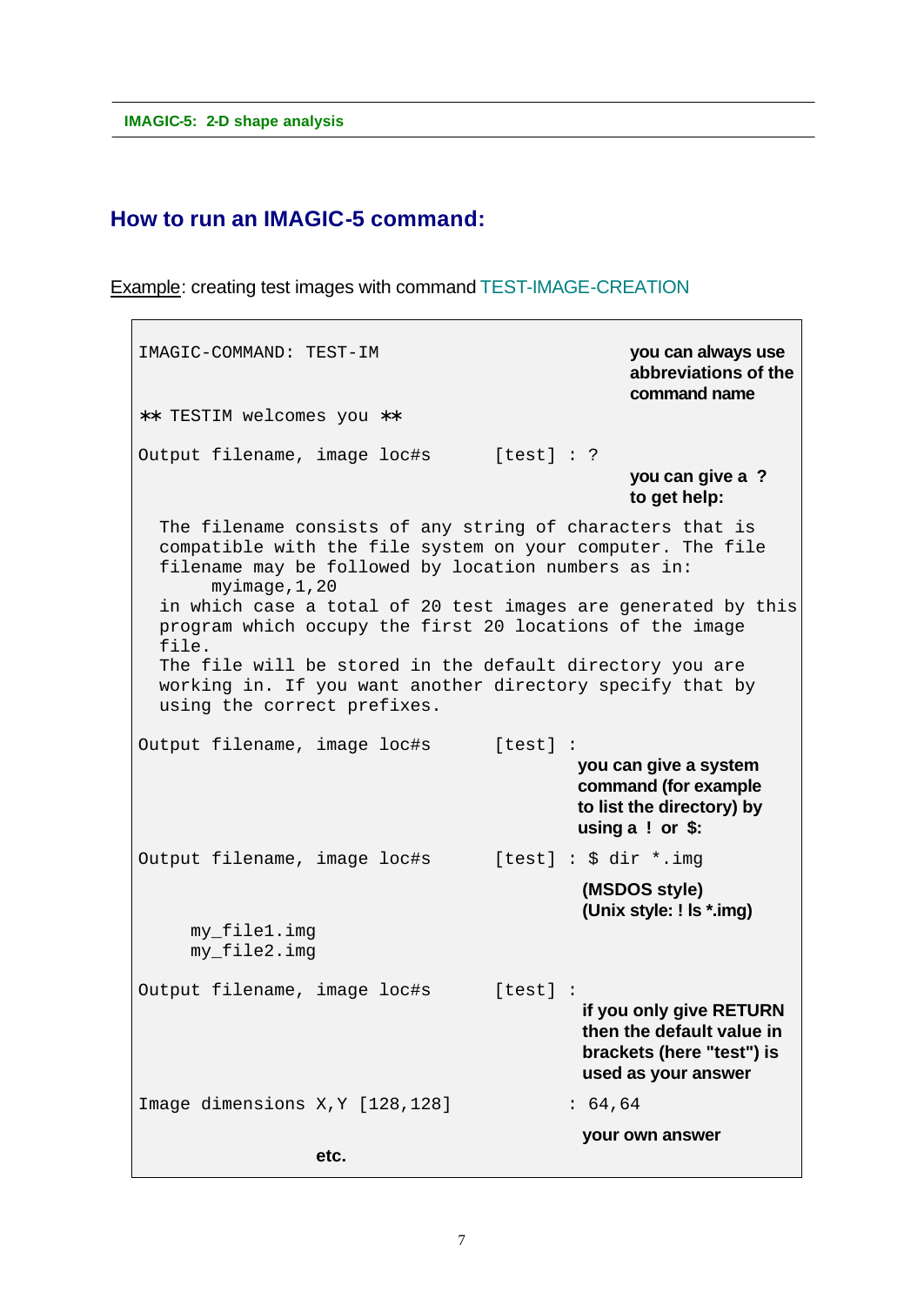### **The DISPLAY command:**

One of the most frequently used IMAGIC-5 commands is DISPLAY-IMAGE. In an XWindows / Windows NT environment, you can (and often will) start multiple display windows:

```
IMAGIC-COMMAND: DISP
∗∗ DISPLAY welcomes you ∗∗
Input image file, image loc#s :
```
The first question that will appear on the screen concerns the choice of the file you wish to display; go ahead and try to get one of the test images you just created on the screen. If you have forgotten the names of the images type:

|     |  | Input image file, image loc#s |  |  | : \$ DIR *.img | <b>VMS/NT</b> |
|-----|--|-------------------------------|--|--|----------------|---------------|
| or: |  |                               |  |  |                |               |
|     |  | Input image file, image loc#s |  |  | : ! $ls$ *.img | <b>UNIX</b>   |

This is just an operating system call to get a list of the files you own. Look for files with the extension ".img".

Specify the image file you want to display:

```
IMAGIC-COMMAND: DISP
∗∗ DISPLAY welcomes you ∗∗
Input image file, image loc#s : test
```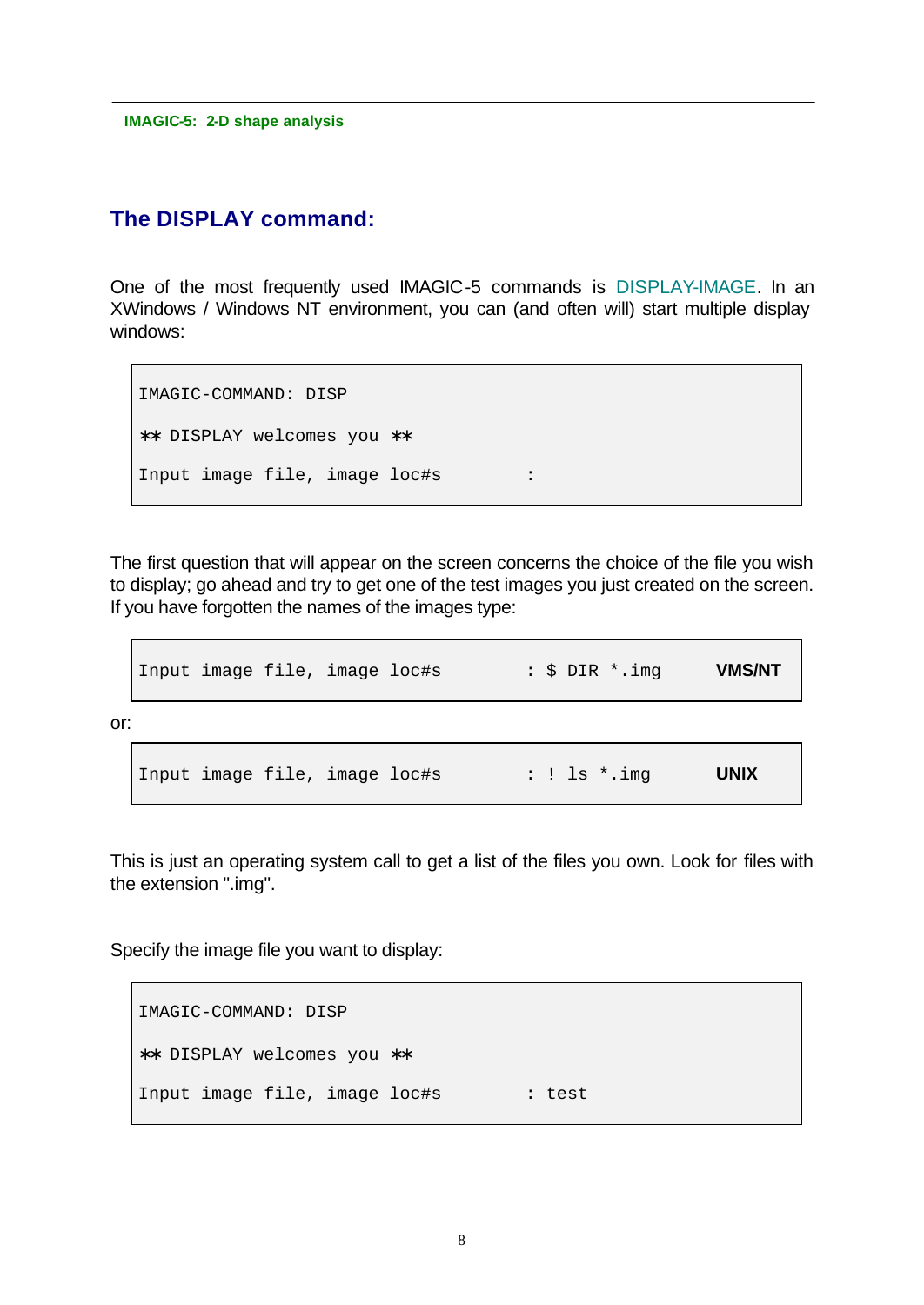Before continuing IMAGIC-5 first shows you some information about the specified image(s), like:

```
Image name and parameters [and history]:
TEST IMAGE
SIZE: 64,64 LOC: 1 TYPE: REAL CREA.DATE:21-10-1999
TESTIM:SIEMENS STAR,
```
In a windows environment IMAGIC-5 will ask you to give the display window size, for example:

Give size of the display window  $[512,512]$  : 800,600

Then IMAGIC-5 will show a list of all parameters (display settings) that are currently set for displaying your images, for example:

```
Current DISPLAY settings:
Input image FILE name : test
LOCATION numbers : 1 to: 3
Output DEVICE : XWINDOW
SCALE factor \qquad \qquad : \qquad 1.0000MINX, MAXX : 1 to: 64
MINY, MAXY : : 1 to: 64
GREYVALUES : : AUTOMATIC
ERASE screen : : NO
STARTing point (top left) : 1, 1
Display of NAME and location : LOCATION
Video lookup table (VLT) : STANDARD BLACK/WHITE
Change parameter settings
(ERASE,SCALE,LOC,START,SCAN,SAVE,BYE ...)? [NO] :
```
If you do not understand the meaning of a parameter, don't hesitate to answer **?** .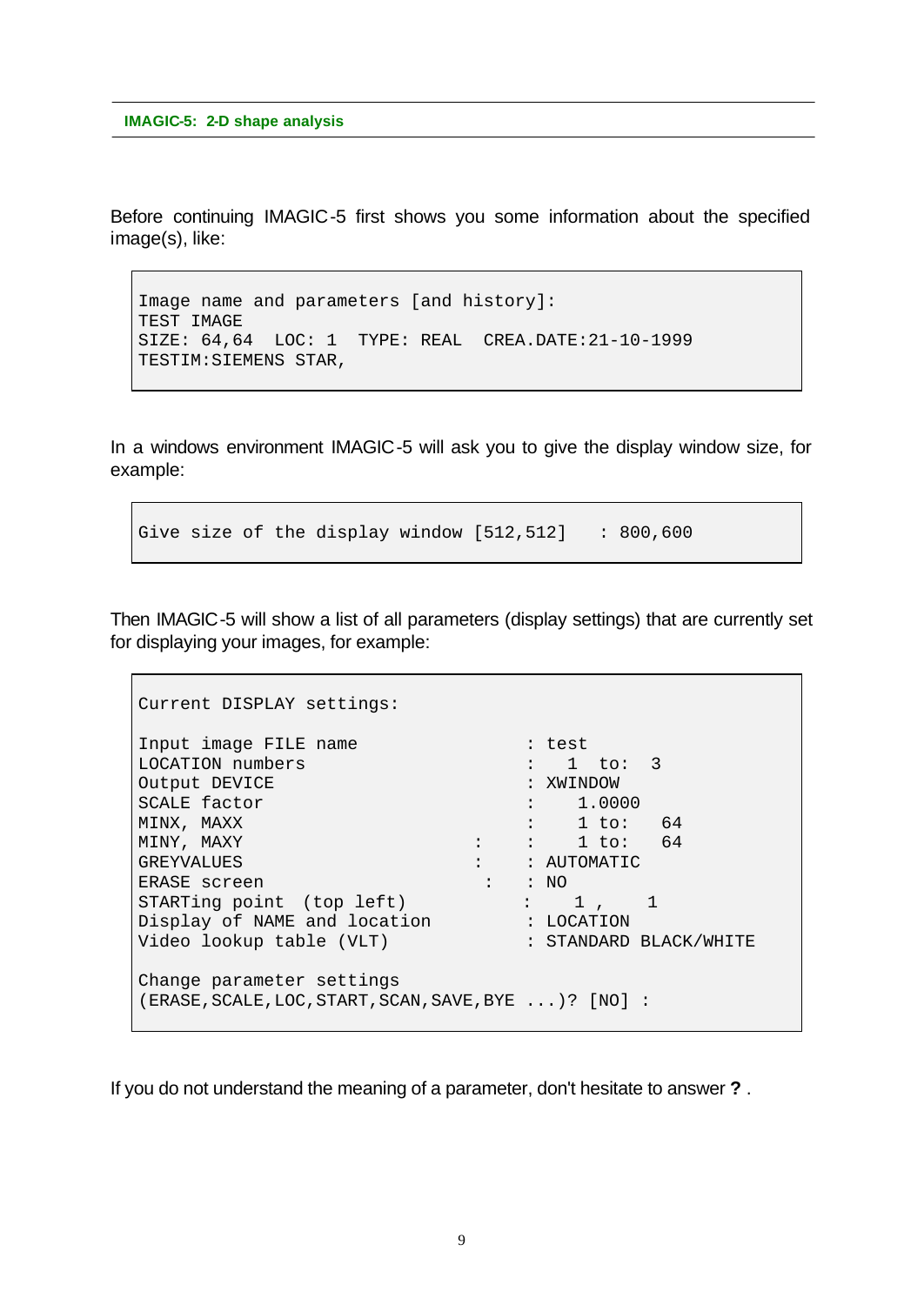Then just give RETURN, which means "NO MORE CHANGES". IMAGIC-5 will display your image(s) and will return to the parameter setting as shown above.

Change parameter settings (ERASE,SCALE,LOC,START,SCAN,SAVE,BYE ...)? [NO].: NO

If you want to change some of the parameters, please look at the words written in uppercase. If you answer the question "Change parameter settings ?" by typing such a word you can change the corresponding parameter(s).

#### Example:

In the parameter setting above the scale factor is 1.0. If you want a scaling of 2.3, answer:

```
Change parameter settings
(ERASE,SCALE,LOC,START,SCAN,SAVE,BYE ...)? [NO] : SCALE
```
IMAGIC-5 will show you the current image size and ask you the next question:

```
Image size is: 64 x 64
Give scale factor for display [Def=1] :
```
You can specify the desired value, like:

```
Image size is : 64 x 64
Give scale factor for display [Def=1] : 2.3
```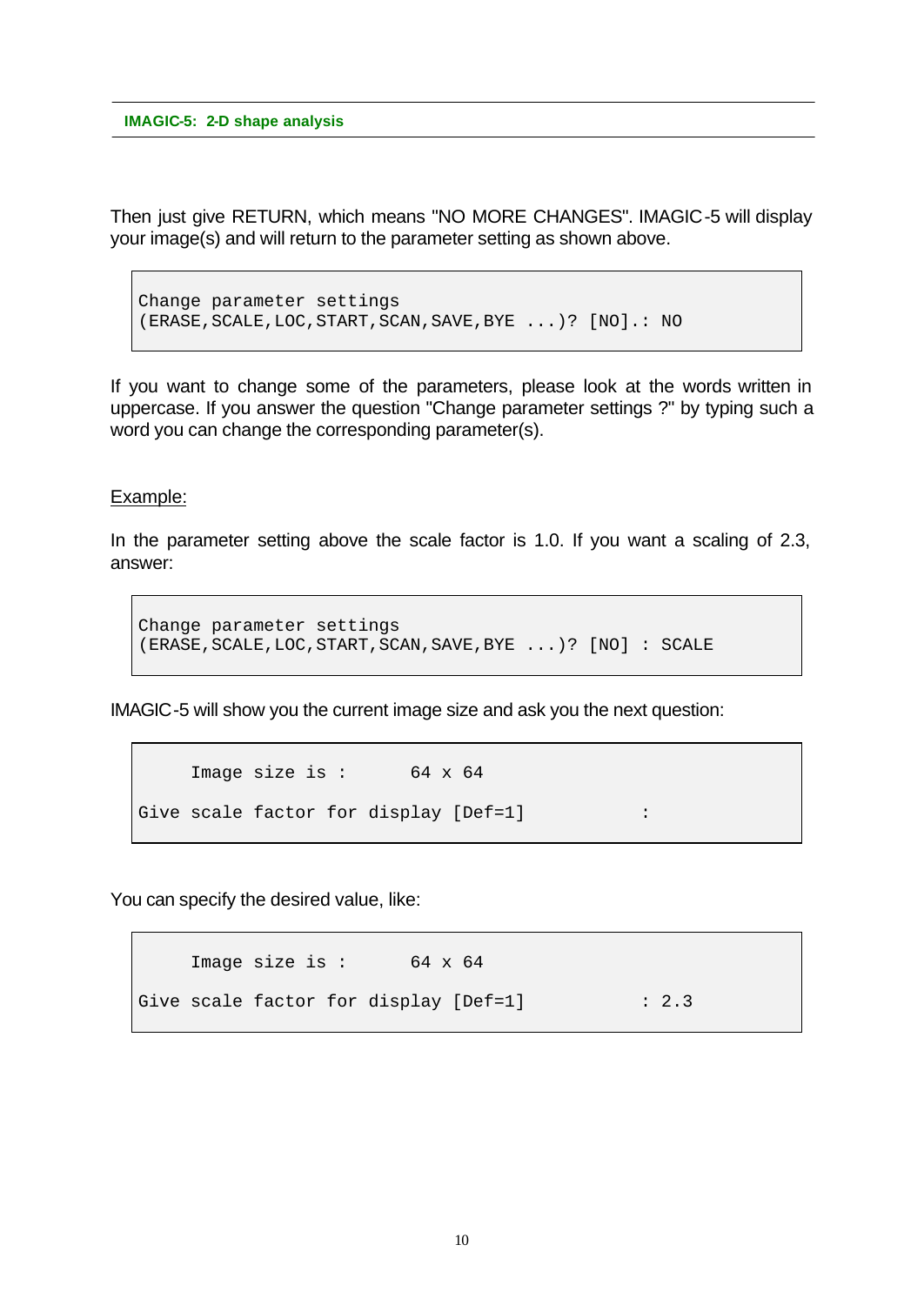IMAGIC-5 will change the parameter and show you the new settings:

```
Current DISPLAY settings:
Input image FILE name : test :
LOCATION numbers \qquad \qquad : \quad 1 \quad \text{to:} \quad 3Output DEVICE : XWINDOW
SCALE factor : 2.3000
MINX, MAXX : 1 to: 64
MINY, MAXY : 1 to: 64
GREYVALUES : AUTOMATIC
ERASE screen : NO
STARTing point (top left) : 1, 1
Display of NAME and location : LOCATION ONLY
Video lookup table (VLT) : STANDARD BLACK/WHITE
Change parameter settings
(ERASE,SCALE,LOC,START,SCAN,SAVE,BYE ...)? [NO] :
```
You don't have to worry if you want to change more than just one parameter, the program will loop back to this question after you changed something. Once the setting will be correct and you want to see the images. Answer "NO CHANGES" by giving RETURN:

```
Change parameter settings
(ERASE,SCALE,LOC,START,SCAN,SAVE,BYE ...)? [NO].: NO
```
IMAGIC will display the images #1, #2 and #3 of file test on the monitor using the specified parameters.

If you want to leave the DISPLAY program give BYE or **\*** . Also try to use command EXIT and see what happens.

```
Change parameter settings
(ERASE,SCALE,LOC,START,SCAN,SAVE,BYE ...)? [NO].: BYE
```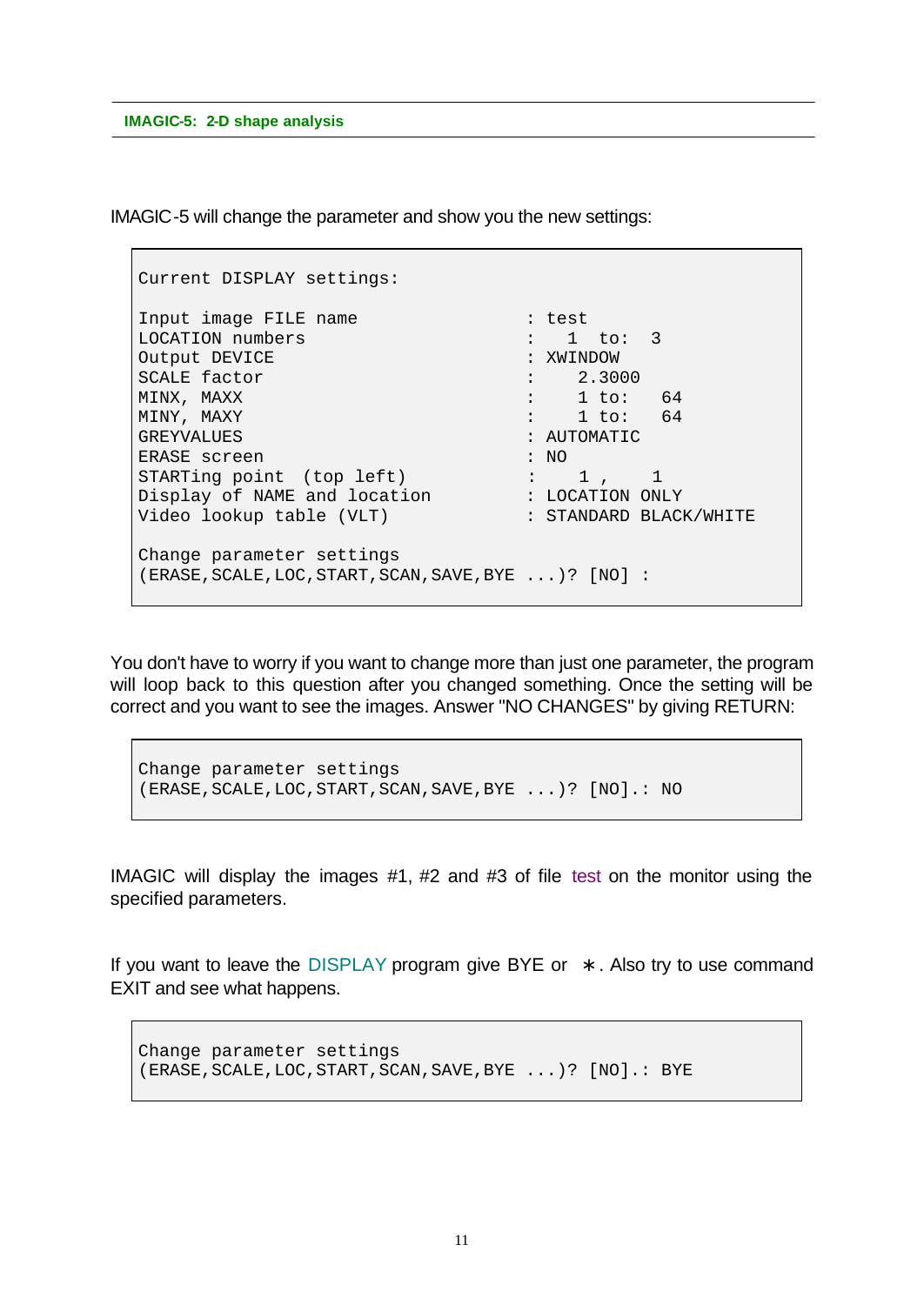### **Image sequences in IMAGIC-5**

Every IMAGIC-5 image file can contain a sequence of images. All images in the sequence will automatically be treated by the procedure unless the user specifies a set of image location numbers explicitly, like in:

```
IMAGIC-COMMAND: COPY-IM
∗∗ COPYIM welcomes you ∗∗
Input file, image loc#s : test,10,64
                         etc.
```
in which case the images from number 10 to 64 are used-

### **The IMAGIC-5 co-ordinate system**

The IMAGIC-5 co-ordinate system is a right-handed system with its (1,1) origin in the top-left corner of the image. The length of the lines (number of rows/columns) is IYLP1 and the number of lines is IXLP1:



The centre of the image, for almost all operations on the image, is given by:

```
(IXMID, IYMID) = (IXLP1/2 + 1, IYLP1/2 + 1).
```
This point is also the default centre of rotational symmetric masks and the like.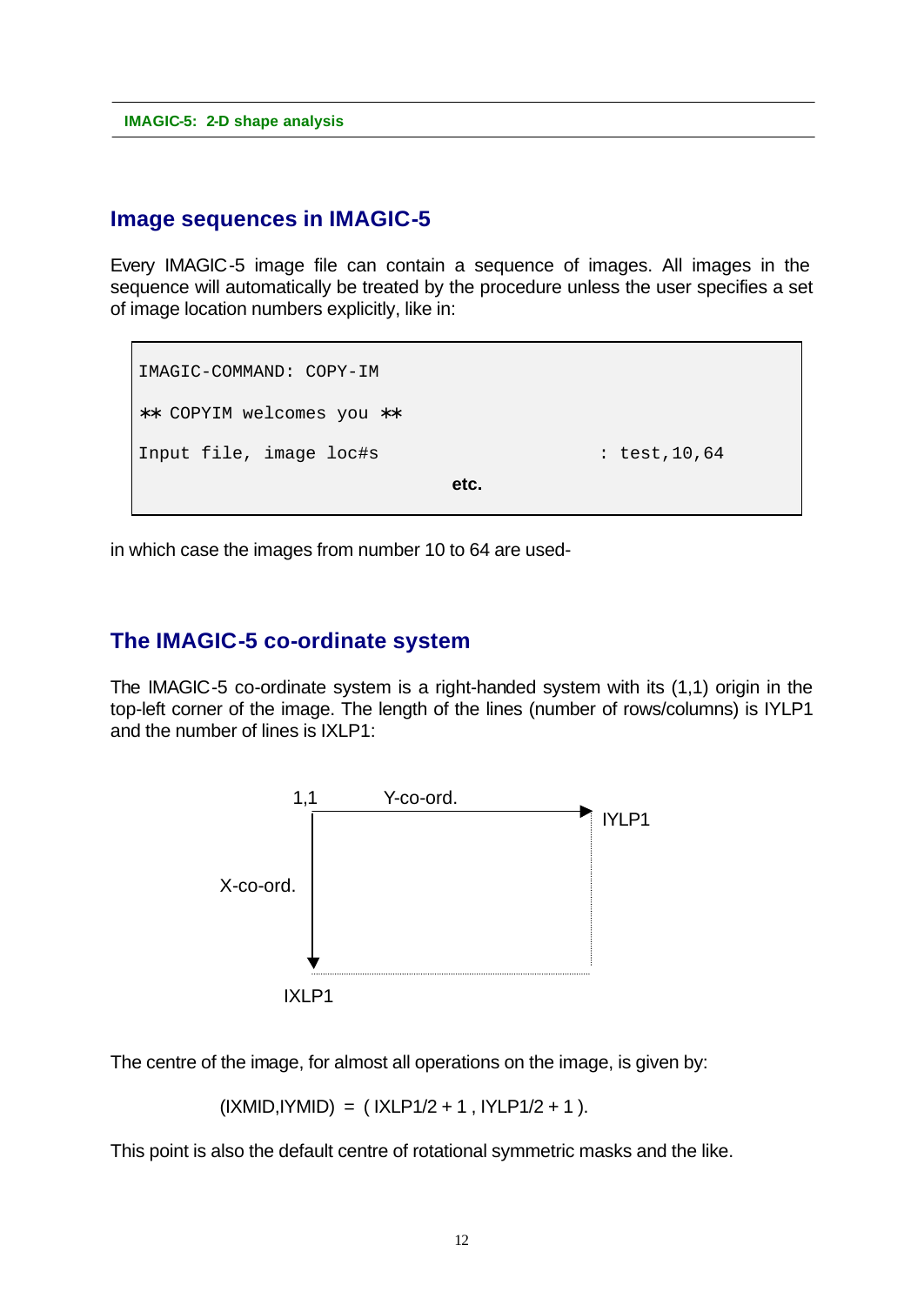# **Starting IMAGIC-5 from many windows**

You can start IMAGIC-5 in more than only one MS-DOS window.

For example:

It can be very helpful to use one window for command DISPLAY while playing around / testing filter parameters with command BAND-PASS-FILTER in an other window.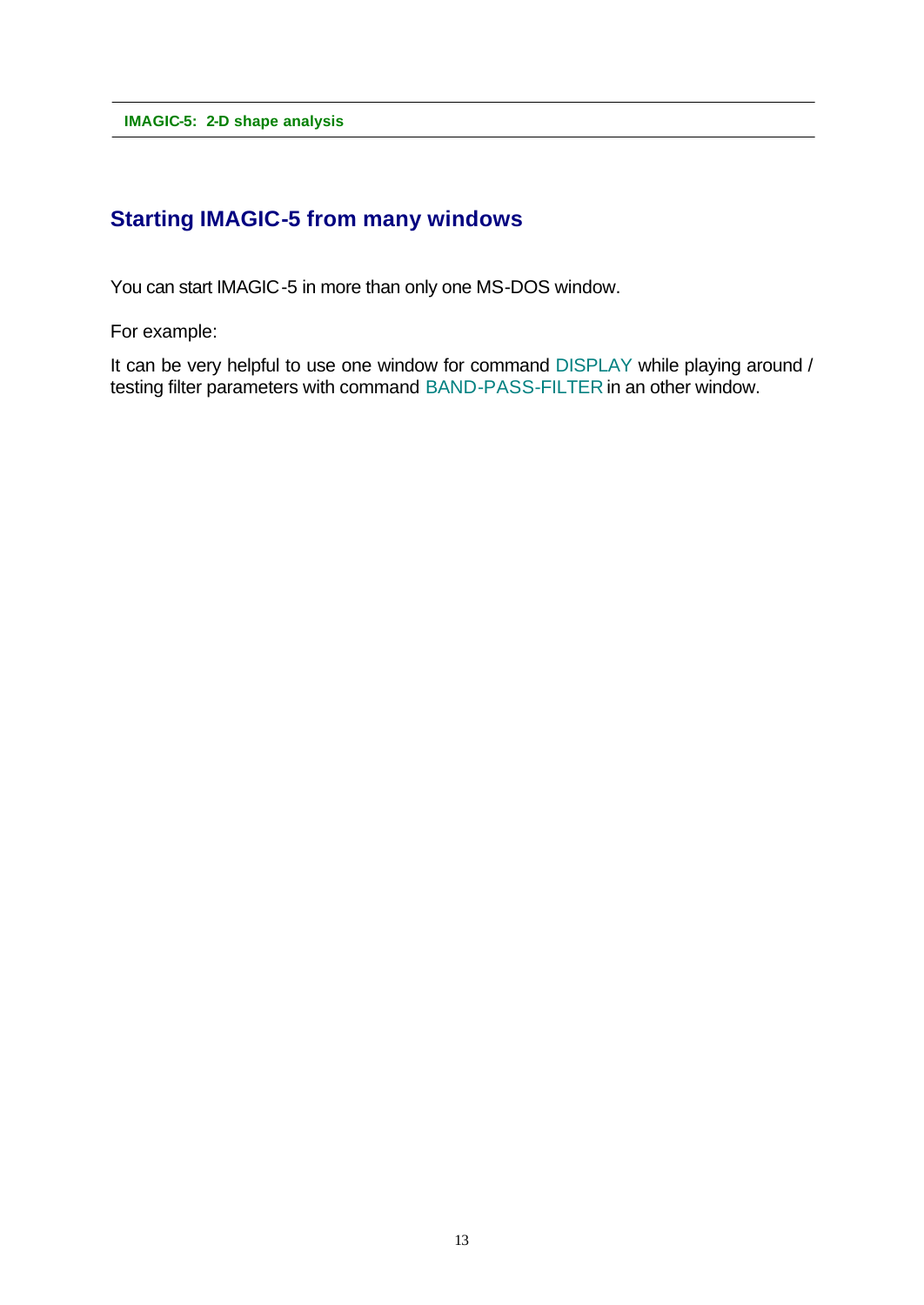# **2-D Shape Analysis**



The purpose of this chapter is to provide the user with guidance in a practical hands-on to perform 2-D shape analysis.

All rights reserved

© Image Science Software GmbH Berlin, Germany www.ImageScience.de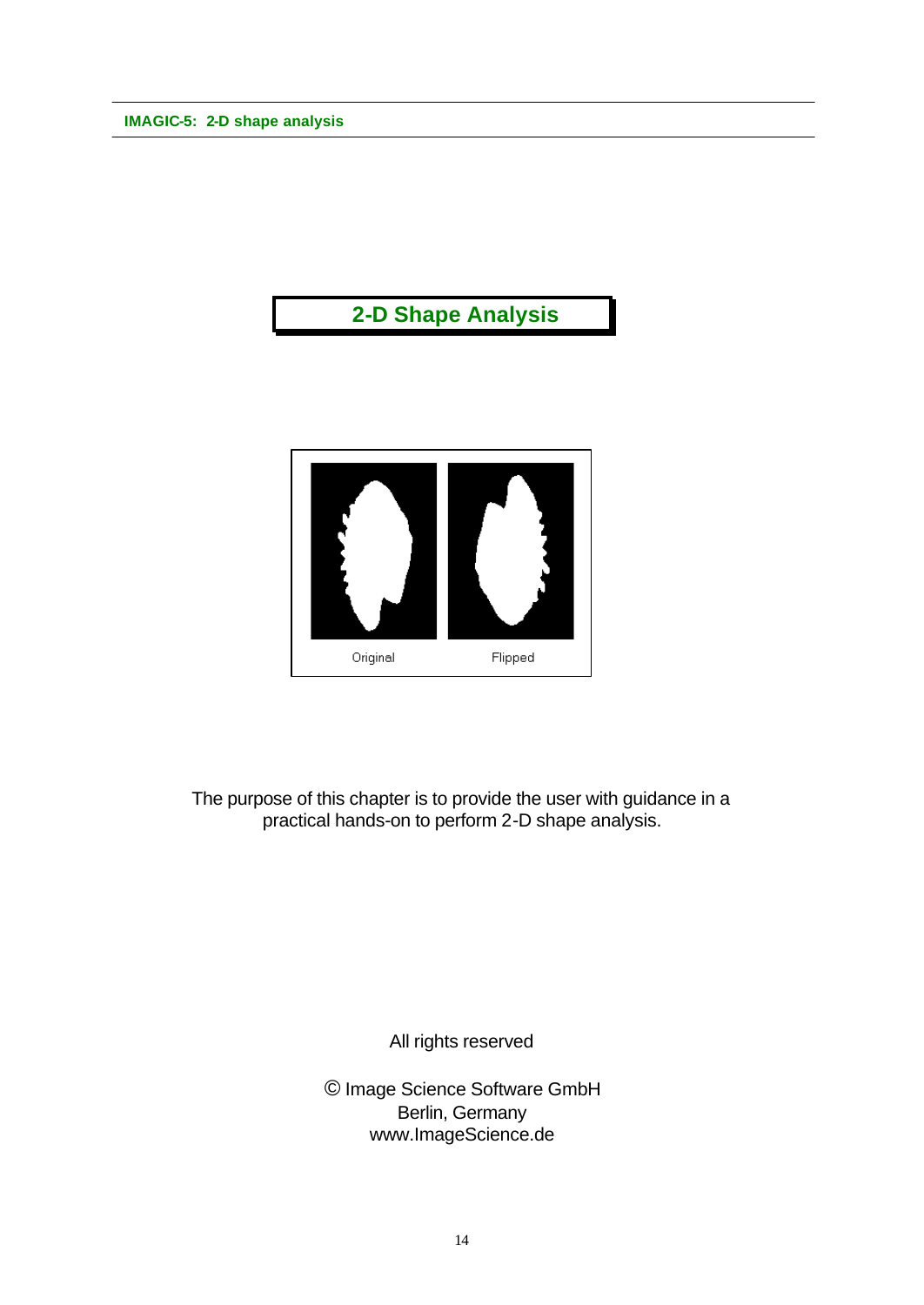### **Special Commands used for 2-D shape-analysis**

The outer circumference of an object may be called its contour. The shape information we are going to deal with is completely given by the contour line points. However, instead of the contour line points, other descriptors can be used.

IMAGIC-5 provides a number of specialised commands that you can use to start from a set of input images and obtain the respective shape descriptors. Command names and short descriptions are listed in the table below.

| <b>IMAGIC</b> command           | Description                                                                        |  |  |
|---------------------------------|------------------------------------------------------------------------------------|--|--|
| <b>IMPORT-EXPORT / EM2EM</b>    | converts a set of pairs of TIF and TXT files to a special IMAGIC<br>file           |  |  |
| <b>CREATE-NFD-CONTOUR</b>       | calculates the contour and corresponding Normalised Fourier<br>Descriptors (NFDs)  |  |  |
| <b>PRINT-NFD-INFO</b>           | creates a text file containing all information contained in a NFD file             |  |  |
| <b>HEADERS-INFORMATION</b>      | displays image name, parameters and history of IMAGIC and NFD<br>files             |  |  |
| <b>GENERATE-IMAGE-FROM-NFD</b>  | generates graphical representations from a NFD file                                |  |  |
| <b>FLIP-NFD-UPSIDE-DOWN</b>     | tool to assist flipping, i.e. rotation by 180 degrees, of objects in a<br>NFD file |  |  |
| <b>MSA-CLASSIFY</b>             | hierarchical classification of objects in a NFD file                               |  |  |
| <b>MSA-EXTRACT-SORTED-CLASS</b> | extracts members of classes to separate files and calculates class<br>averages     |  |  |
| <b>MSA-SELECT-NFD</b>           | selects members of a class from a NFD file                                         |  |  |
| MSA-AVERAGE-NFD                 | calculates average contours in NFD file format                                     |  |  |
| <b>DISPLAY</b>                  | multi-frame display window for all kinds of IMAGIC-5 image files                   |  |  |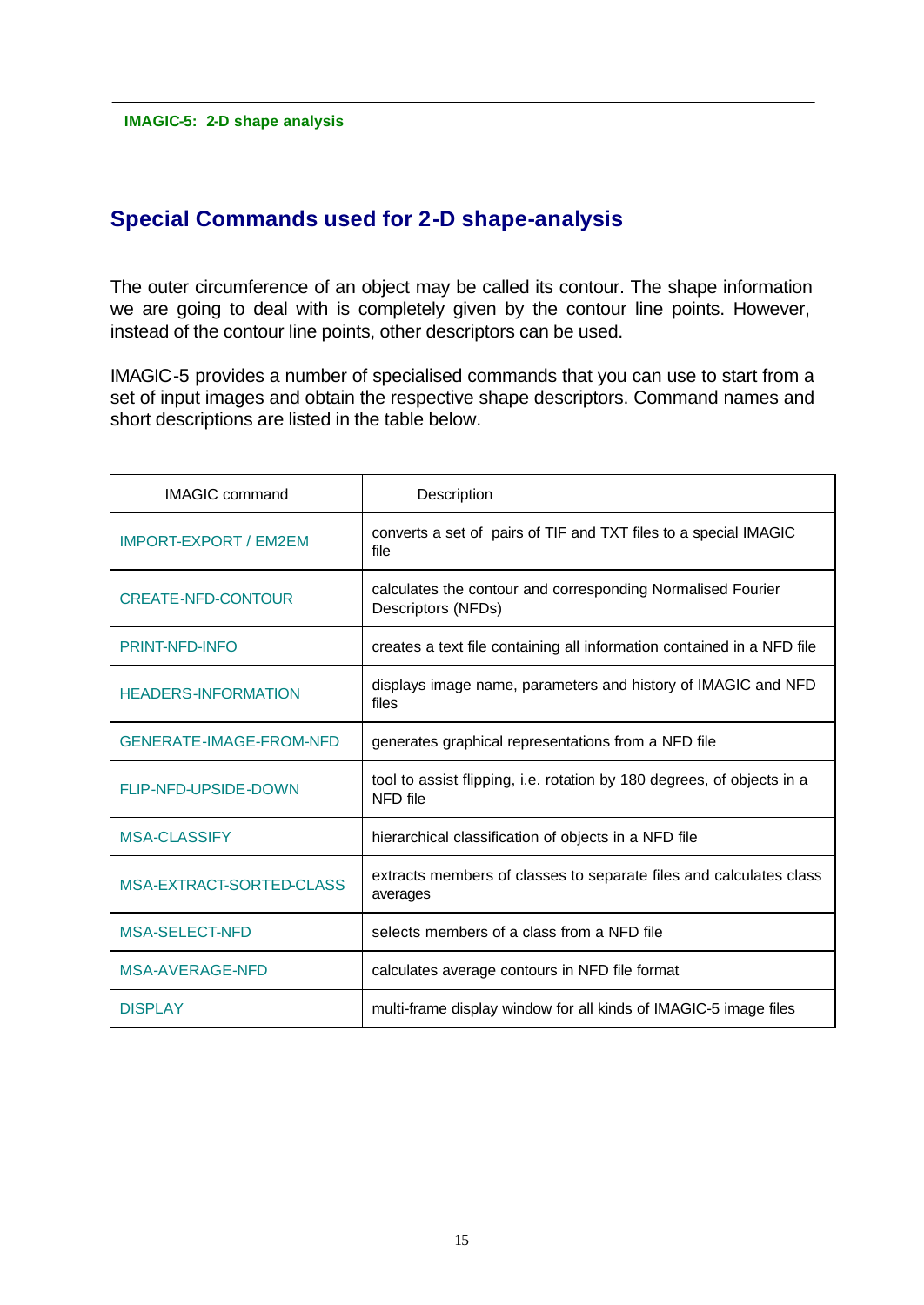# **2-D Shape Analysis - Step by Step**

Listing of the processing steps:

- (1) Importing FABOSA images into IMAGIC-5
- (2) Reading header information
- (3) If wanted display the IMAGIC-5 images with command DISPLAY
- (4) Converting 2-D images to NFD files with command CREATE-NFD-CONTOUR
- (5) Checking the calculated contour(s)
- (6) If needed print out NFD information with command PRINT-NFD-INFO
- (7) Multivariate Statistical analysis using command MSA-CLASSIY
- (8) Select certain class contours with command MSA-SELECT-NFD
- (9) Average certain classes with command MSA-AVERAGE-NFD to give average contour(s)
- (10) If wanted flip contours using command FLIP-NFD-UPSIDE-DOWN
- (11) If wanted convert the NFD contours back to "real" images (command GENERATE-IMAGE-FROM-NFD)
- (12) Instead of using steps (4) (7) you can analyse the original images with commands MSA-RUN, MSA-CLASSIFY and MSA-SUM (this is only a test option).

You will find a detailed description of all processing steps in the following chapters.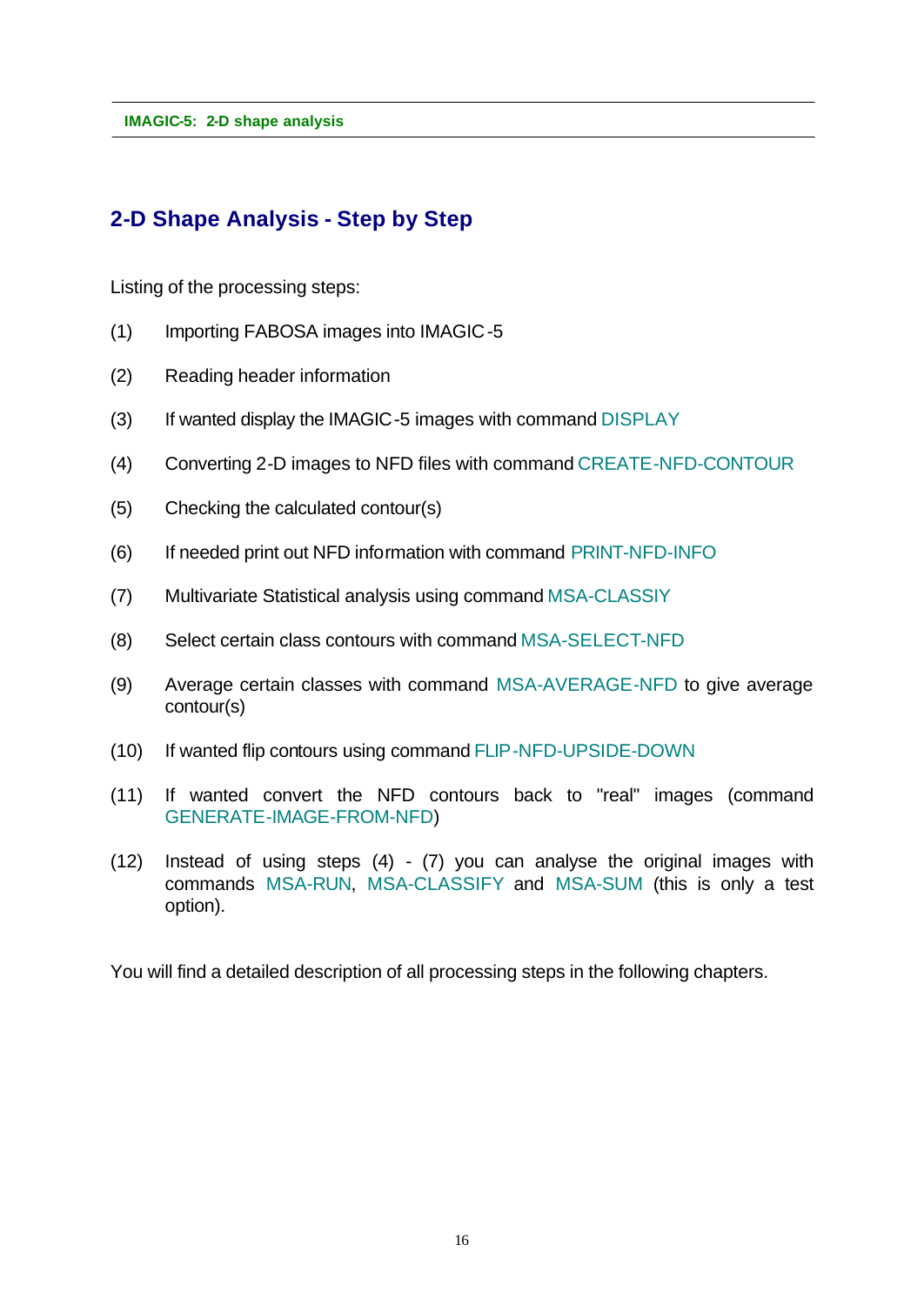# **FABOSA images**

FABOSA images are non-compressed TIFF images plus an ASCII text file which contains some additional otolith information. A typical file looks like this:

| <working directory=""></working> |
|----------------------------------|
|                                  |
| <operator></operator>            |
| my_operator                      |
|                                  |
| $<$ Date $>$                     |
| November 9, 2002 4:21:45 PM      |
| $<$ Date>                        |
| <image id=""/>                   |
| my_otolith                       |
| $\triangle$ Image ID>            |
| <reference></reference>          |
| 38252-A                          |
| $\triangleleft$ Reference>       |
| <comment></comment>              |
|                                  |
|                                  |
| <known age=""></known>           |
| unknown                          |
|                                  |
| <reader></reader>                |
| unknown                          |
| $<$ /Reader>                     |
| <age by="" method=""></age>      |
| Method: none Value: unknown      |
|                                  |
| <fish length=""></fish>          |
|                                  |
| $\langle$ Fish Length>           |
| <fish weight=""></fish>          |
|                                  |
|                                  |
| <catch site=""></catch>          |
|                                  |
| <catch date=""></catch>          |
|                                  |
|                                  |
| <species></species>              |
| anchovy                          |
| $<$ Species>                     |
| $\langle$ Sex>                   |
| unknown                          |
| $\langle$ Sex>                   |
| <otolith type=""></otolith>      |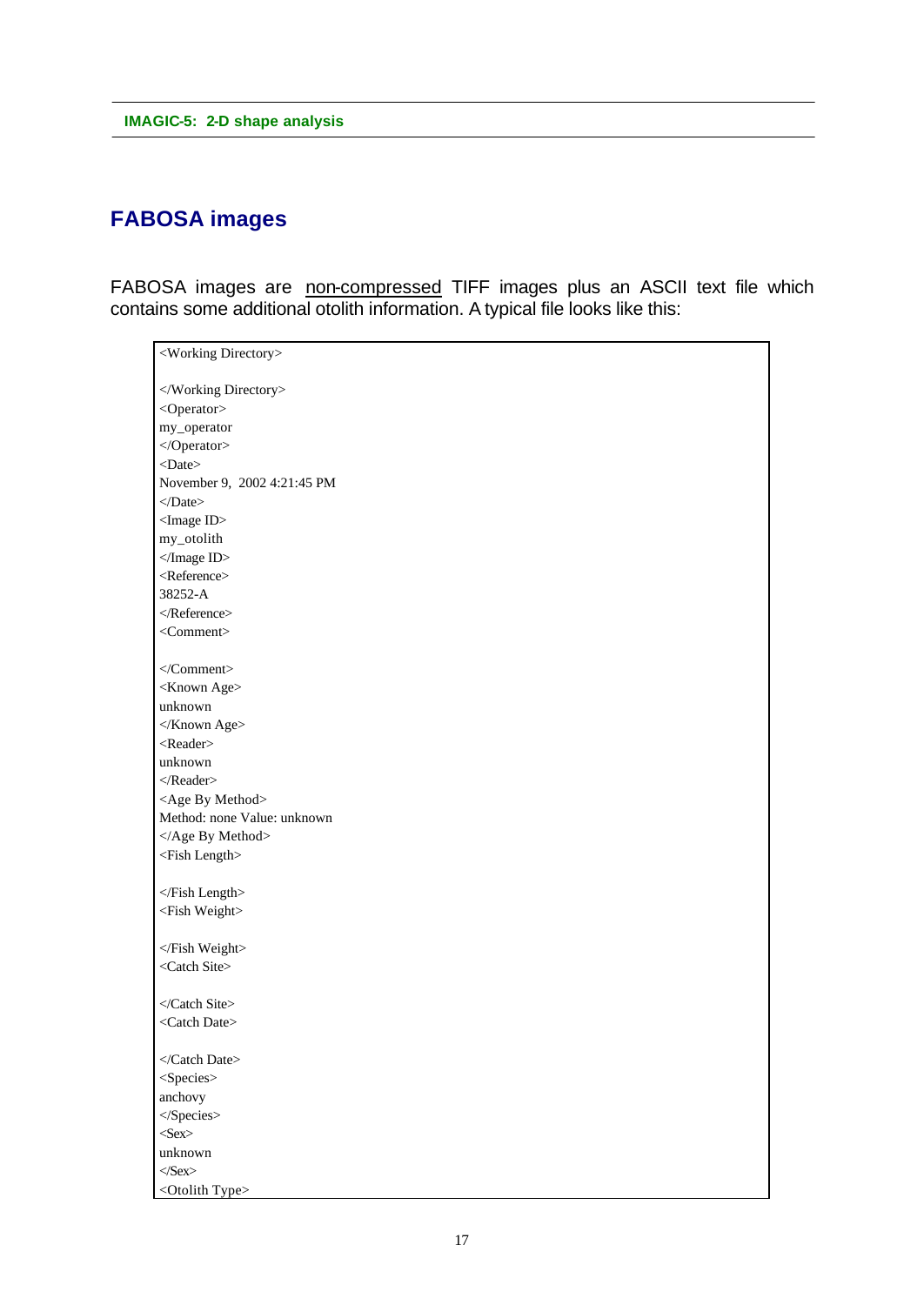| sagitta                          |
|----------------------------------|
|                                  |
| <body side=""></body>            |
| left                             |
|                                  |
| <camera></camera>                |
| Leica DC100                      |
|                                  |
| <optical equipment=""></optical> |
| Olympus SZX - 9                  |
|                                  |
| <magnification></magnification>  |
| $3/592/0.5 \times 32$            |
|                                  |
| <illumination></illumination>    |
| light from below                 |
| $\triangleleft$ Illumination>    |
| <appearance></appearance>        |
| dark                             |
|                                  |
| <sulcus side=""></sulcus>        |
| up                               |
| $<$ Sulcus Side>                 |
| <environment></environment>      |
| air                              |
|                                  |

Most of this information is NOT used in the otolith analysis. It is therefore possible to use TIFF images without this additional text file.

But one important information is the MAGNIFICATION which can be used in the subsequent otolith analysis. If you want to include this information please create a text file <file\_name>.txt (where <file\_name> is the same as the image file name) which contains three lines like this:

| $\sim$ Magnification $>$  |  |
|---------------------------|--|
| $3/592/0.5 \times 32$     |  |
| $\triangle$ Magnification |  |

In the example above we have specified the magnification "3 mm" per "592 pixels". The idea is to image a scale (in the example: 3mm) and count the related number of pixels in the image (here: 592 pixels). The information "0.5 x 32" is the magnification given by the microscope manufacturer and will not be used. Please measure and replace "3" and "592" with the values for your microscope!

#### PI FASE NOTE:

Although in the following we talk about FABOSA images you can always use "normal" TIFF images.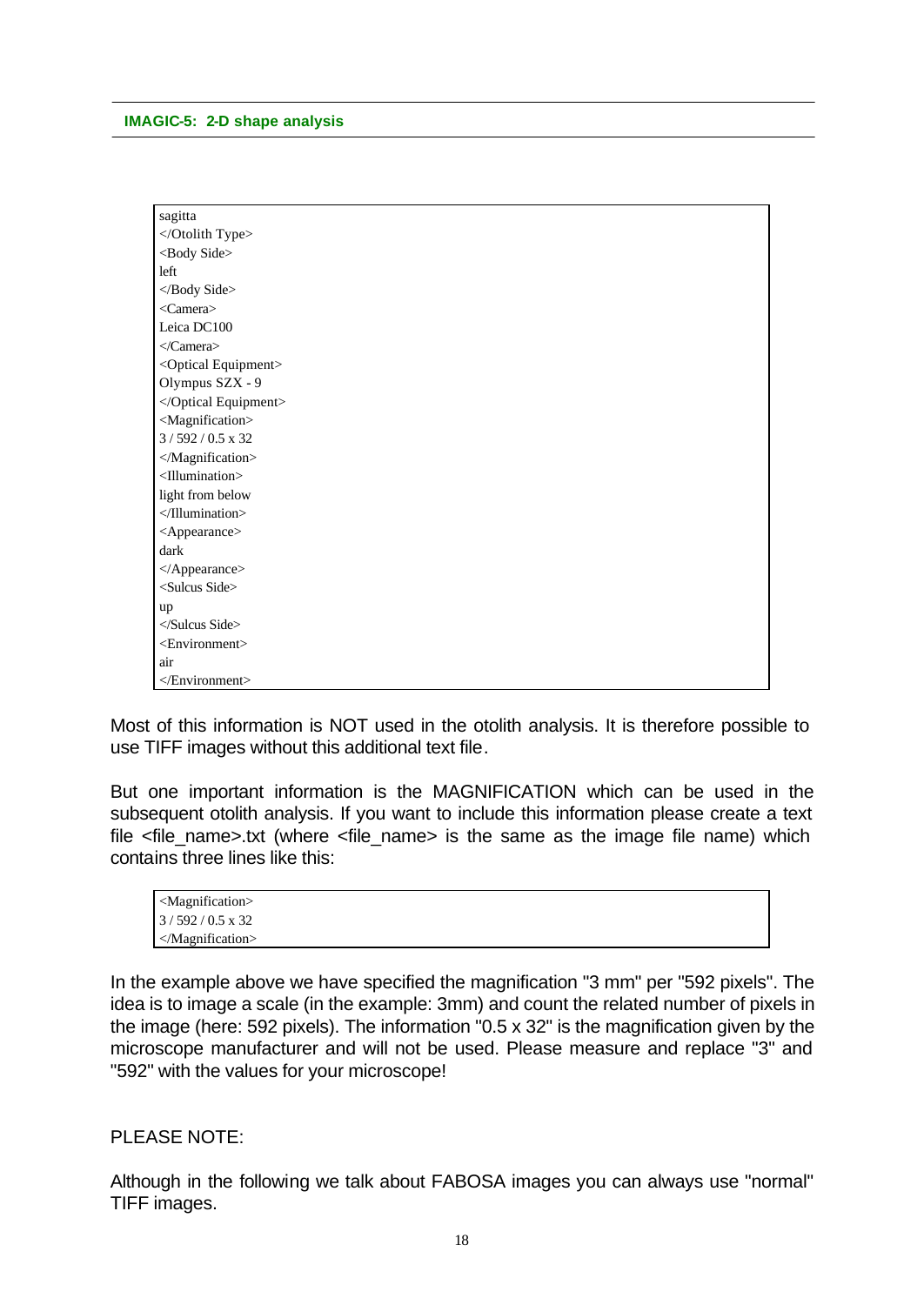### **(1) Importing FABOSA images into IMAGIC-5**

Use IMAGIC-5 command IMPORT-EXPORT or EM2EM, respectively, to convert the images into IMAGIC-5 format:

IMAGIC-COMMAND: IMPORT-EXP ∗∗ EM2EM welcomes you ∗∗ Data format of the input to be converted : FABOSA **FABOSA is the format of the input images** Export to which data format [?] : IMAGIC **IMAGIC, of course** Input = set of 2D sections of a 3D volume : NO **always NO for FABOSA** Import a SET of input image files [NO] : NO **NO: one input image YES: a sequence of images to be imported**

A little more information to the last mentioned question: If you give YES you have to specify the input FABOSA and output IMAGIC-5 file name and the command starts converting:

```
Import a SET of input image files [NO] : NO
Input image file [?] \qquad \qquad : my\_fabosa\_image you select
Output image file (NO EXT.) [?] : my_imagic_image
                                                   you select
```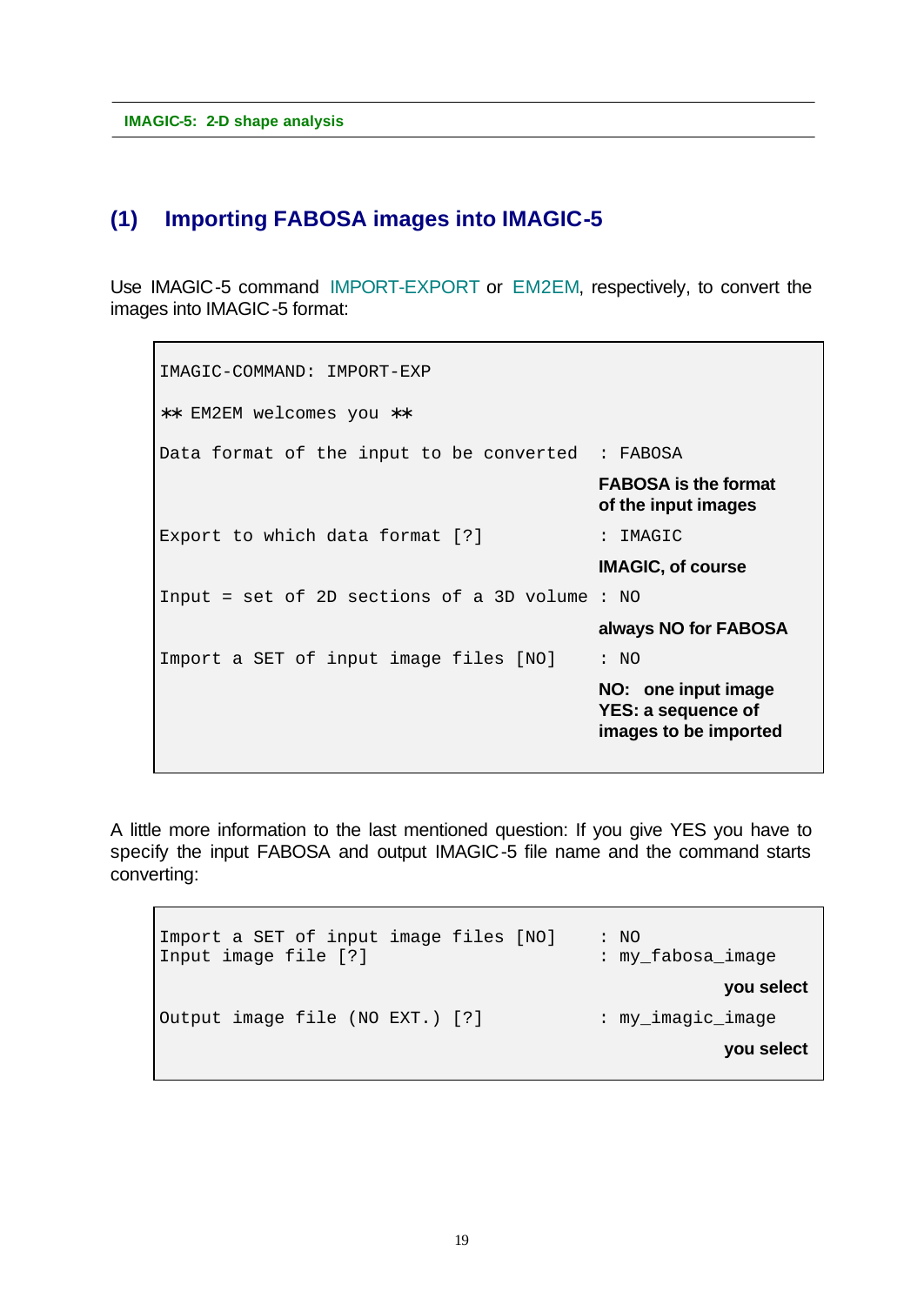If you want to import a sequence / a series of images and convert them into one IMAGIC-5 image file you have to specify YES:

Import a SET of input image files [NO] : YES

Next, you can select INTERACTIVE or FILE mode:

```
Input file names INTERACTIVE or from FILE :
```
In INTERACTIVE the command expects the file names in the following way: a rootname followed by a positive number plus the usual extension ".tif". The command wants to now the rootname plus the lowest and highest number.

Example:

| The input FABOSA files are files are | my_image13.tif | my_image13.txt |
|--------------------------------------|----------------|----------------|
|                                      | my_image15.tif | my_image15.txt |
|                                      | my image16.tif | my image16.txt |
|                                      | my_image21.tif | my_image21.txt |
|                                      |                |                |

then you have to specify:

```
Input file names INTERACTIVE or from FILE : INTERACTIVE
Input rootname (NO EXT.), first#,last# : my_image,13,21
                                                     you specify
Output image file (NO EXT.) [?] : my_imagic_image
                                                     you select
```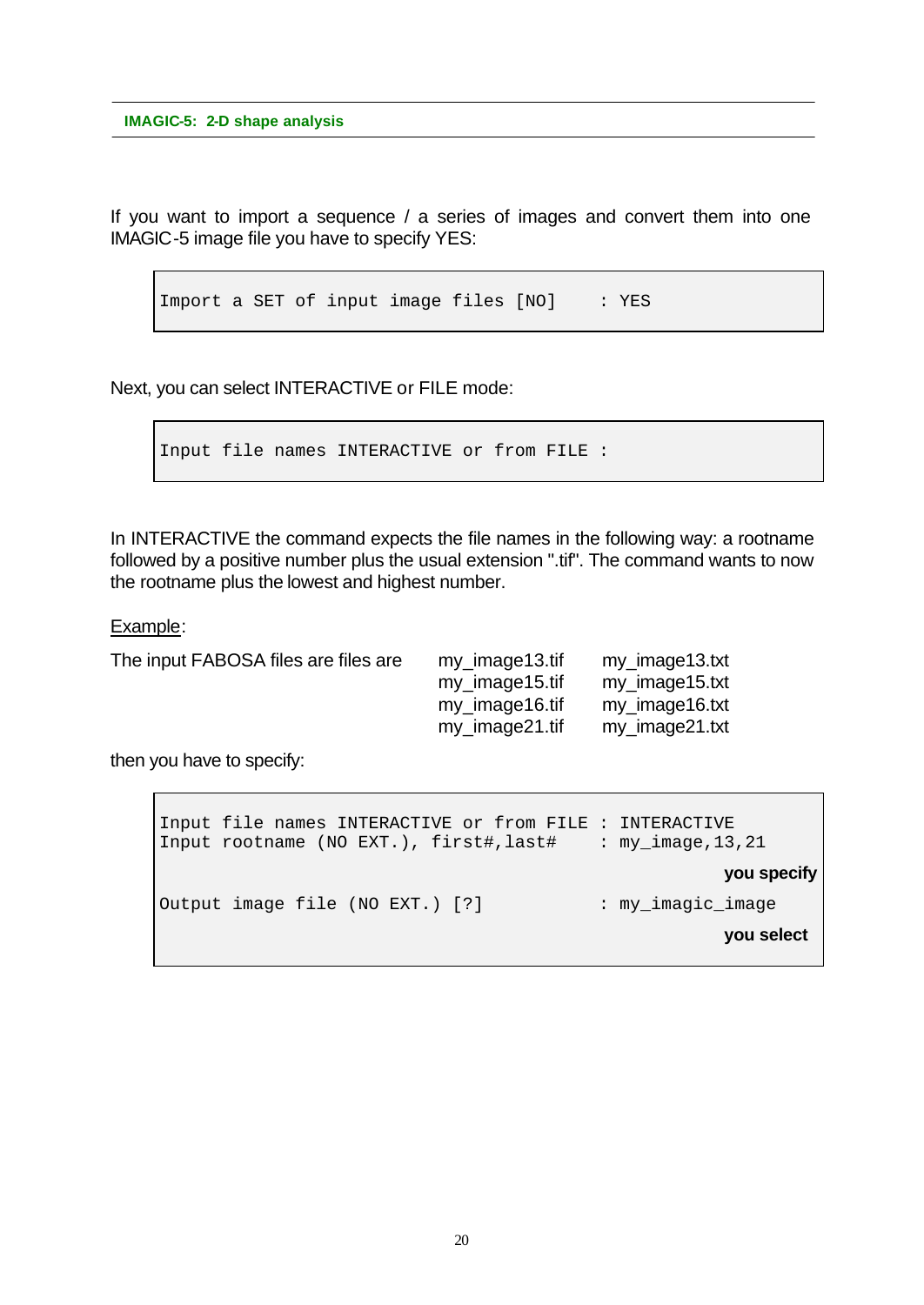If no input sequence with common rootname is available you can create a text (ASCII) file in which the input file names are stored line by line. This file can be used to specify the input file names with option FILE:

```
Input file names INTERACTIVE or from FILE : FILE
Text file with file names [import.txt] : my_images.txt
                                                     you specify
Output image file (NO EXT.) [?] : my_imagic_image
                                                     you select
```
Example:

Content of text file faroe\_cods.txt:

C:\fabosa\faroe\_bank\cod1 C:\fabosa\faroe\_bank\cod12 C:\fabosa\faroe\_bank\fish1 C:\fabosa\faroe\_bank\fish10 C:\fabosa\faroe\_plateau\test45 C:\fabosa\faroe\_plateau\sample3

If option FILE is used with input text file faroe cods.txt then six input images will be imported to IMAGIC-5 format and all together stored in one IMAGIC-5 output file.

In both options, INTERACTIVE and FILE, IMAGIC-5 will subsequently work through all input files. For each TIF input file IMAGIC-5 checks if there is a corresponding text file containing specific sample information. If there is no such text file available (which should always be available in FABOSA format, but nevertheless ...) sample information entries will be set to unknown or other suitable defaults.

IMAGIC-5 will display some reports during image processing and the history entry for the last processed file. Then the IMAGIC-5 prompt is displayed indicating program completion and IMAGIC-5 is waiting for the next command: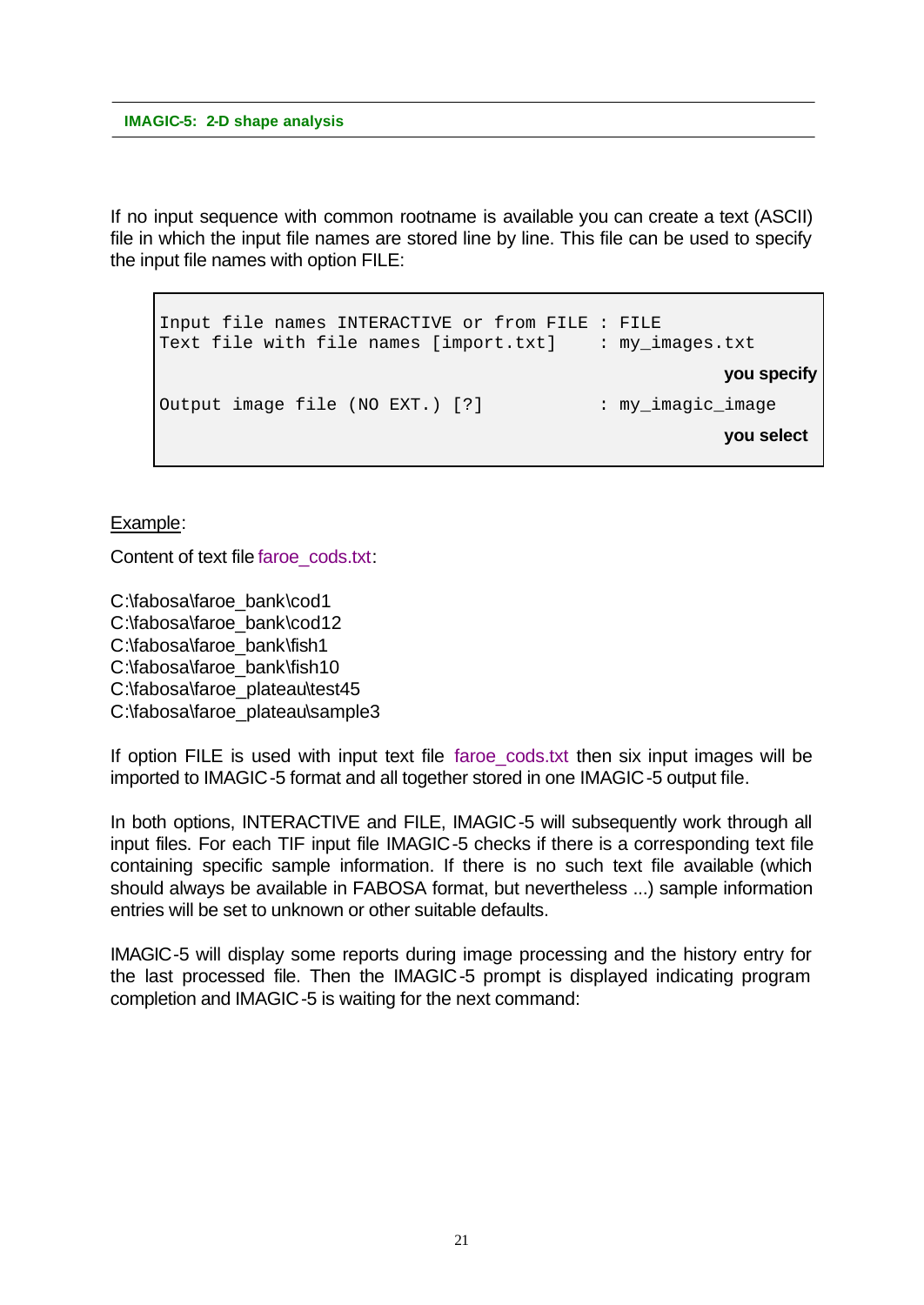```
 HEADER info from "FABOSA" file:
 -------------------------------
TIFF input image file \cdot : c\fabosa\my_otolith1.tif
Number of pixels per line : 582
Number of lines per image : 768
Number of sections : 1<br>Number of sections : 1
 TIFF data format : byte (PACK)
 Image name, parameters [and history]:
 bc449 sagitta cod 26.8.98 Faroe Bank
 Size:582,768 Loc:1 Type:PACK Cre.Date: 9/17/1999 Time: 16.38
 EM2EM;
 HEADER info from "FABOSA" file:
-------------------------------
TIFF input image file \cdot : c\cdot\lambda\wedge\omega_0tolith21.tif
Number of pixels per line : 582
Number of lines per image : 768
Number of sections : 1
TIFF data format : byte (PACK)
 Image name, parameters [and history]:
 bc449 sagitta cod 26.8.98 Faroe Bank
 Size:582,768 Loc:21 Type:PACK Cre.Date: 9/17/1999 Time: 16.38
 EM2EM;
 IMAGIC-COMMAND : 
                                        give your next command
```
Out of the many individual FABOSA image and text files EM2EM / IMPORT-EXPORT has created one IMAGIC-5 image file. What is meant by "one IMAGIC-5 file" are actually two files (see "Introduction to IMAGIC-5") with the same name having extensions .img and .hed for the image and header portions.

It should be noted that whatever format the original images were, IMAGIC-5 converts them to grey scale. With the FABOSA input specifier, the negative image will also be taken so as to achieve the object being bright against a darker background.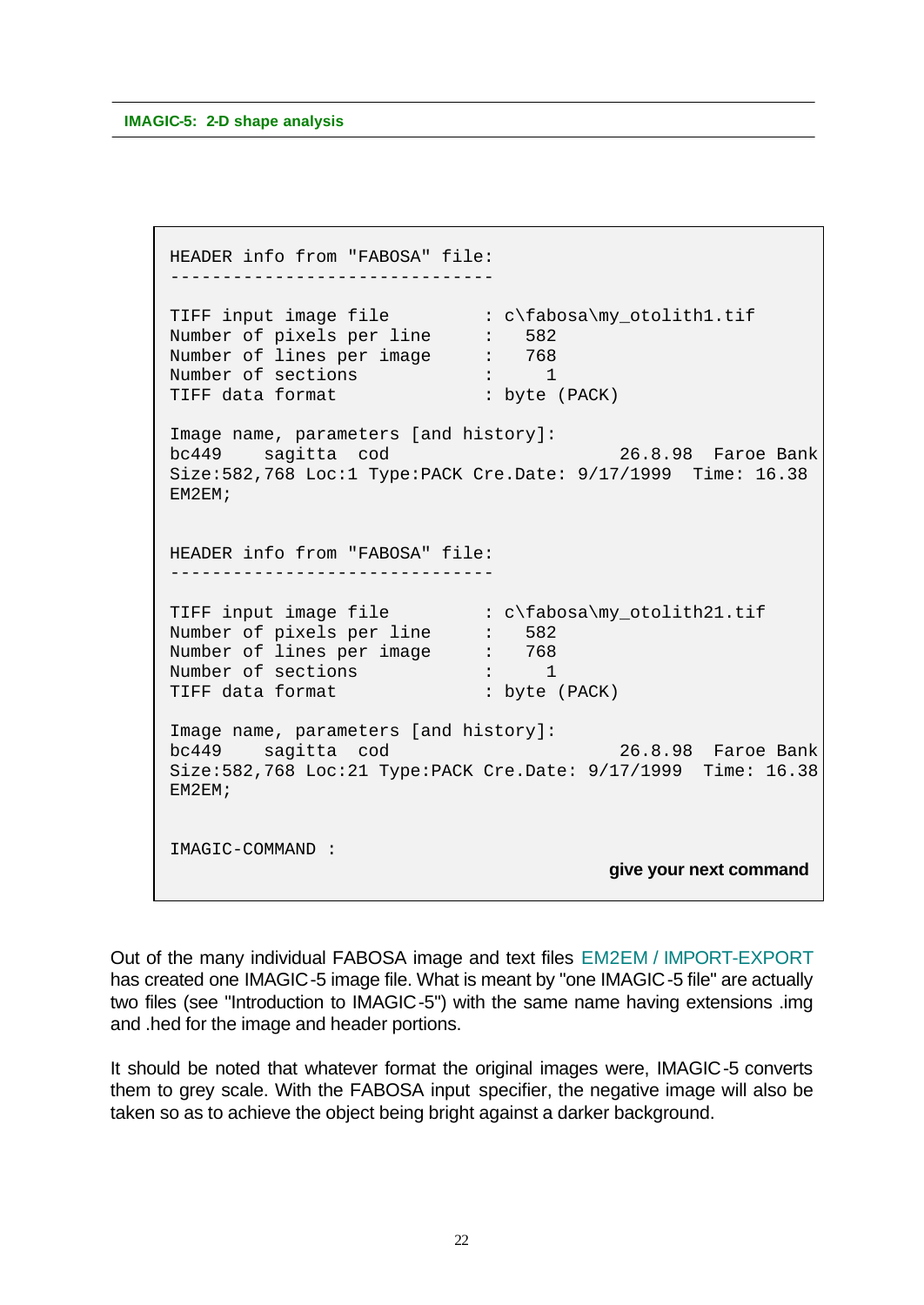### **(2) Read header information**

You can inquire quite a number of different entries stored for each single location in an IMAGIC-5 file. There is a special mode of operation for FABOSA files to print this information on the monitor. Call command HEADER:

```
IMAGIC-COMMAND : HEADERS-INFORMATION
** HEADERS welcomes you **
 Available options:
 ?, ANGLES, CLASSNO, FLOAT
GREYLEV, HERM, HISTGRM, HOWMANY
LOOK, MEANING, NAMES, NORM
PLOT, PUT_EULER, REFNO, SET
SORT, STORY, TITLE, WIPE
ZERALL, ZEROCC, BYE, EXIT
Choose mode of operation [?] \qquad \qquad : \text{ look}Give input file, image loc#s : my_otolith, 21, 22
                                   you select,
                                   note that you can use all
                                   images by just typing the
                                   file name or using a 
                                   series of images by
                                   specifying the wanted
                                   image location numbers
 Options for LOOK:
 ALIGNMENT, EULER (angular reconst. only)
FABOSA, THREED/EULER (3-D and EULER)
 STATISTICS, INDEX
Please specify the wanted criteria [?] : fabosa
```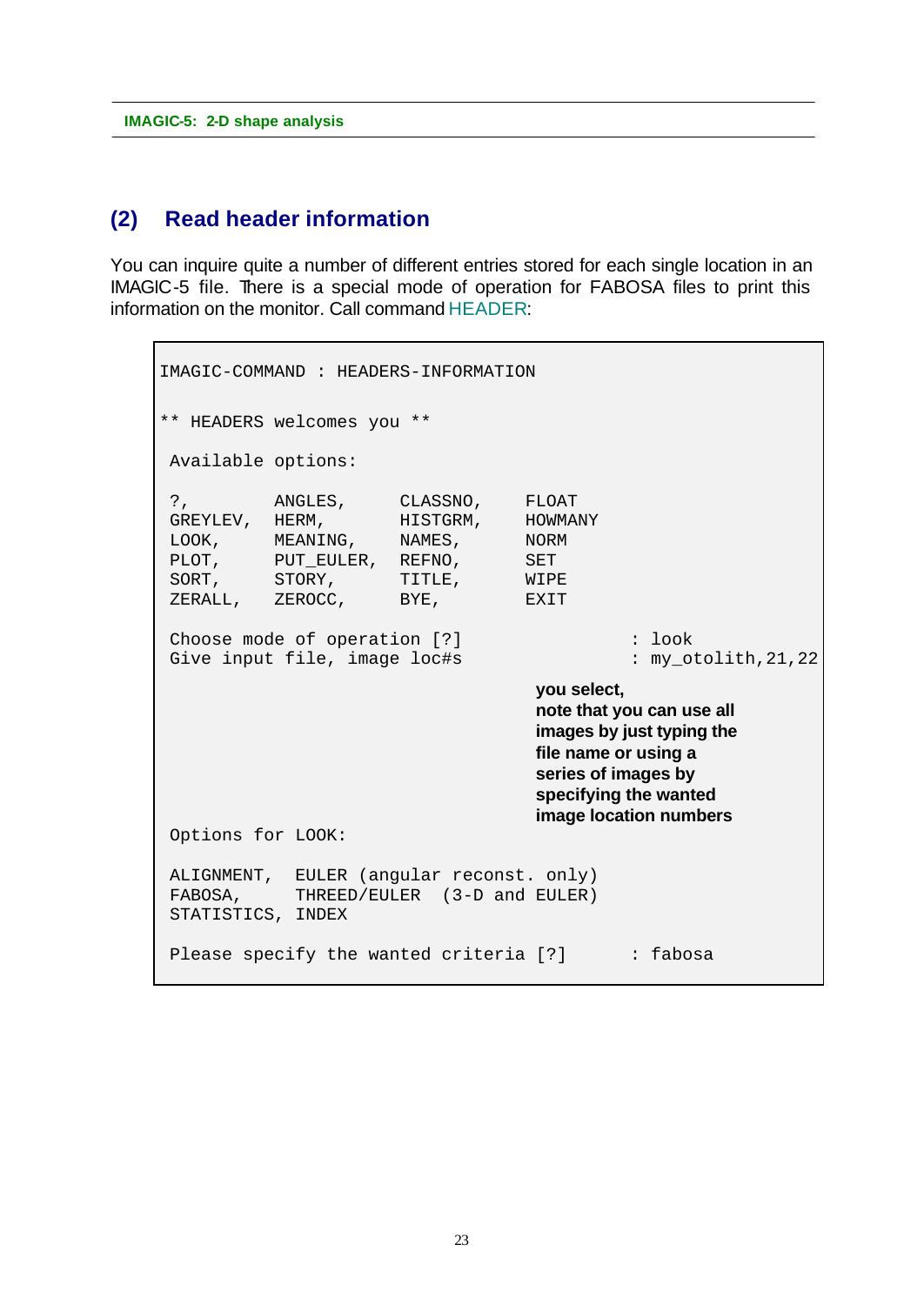You will get the following output:

```
Image name, parameters [and history]:
 399 sagitta cod 3.9.98 Faroe Bank
 Size:582,768 Loc:21 Type: PACK Cre.Date: 9/17/1999 Time: 16.38
 EM2EM;
Location : 21
 File content : image
Image ID : bc445
 Magnification: 0.02066 mm/pixel
 Species : cod
 Otolith type : sagitta
 Sulcus side : up
 Body side : left
 Sex : unknown
 Fish length : 910.0 mm
 Fish weight : unknown
 Catch date : 26.10.98
 Catch site : Faroe Bank
Location : 22
 File content : image
Image ID : bc449
 Magnification: 0.02066 mm/pixel
 Species : cod
 Otolith type : sagitta
 Sulcus side : up
 Body side : left
 Sex : unknown
 Fish length : 930.0 mm
 Fish weight : unknown
 Catch date : 26.8.98
 Catch site : Faroe Bank
 IMAGIC-COMMAND : give your next command
```
# **(3) Display the IMAGIC-5 images**

The DISPLAY command was already described in "Introduction to IMAGIC-5". As already mentioned the command is DISPLAY: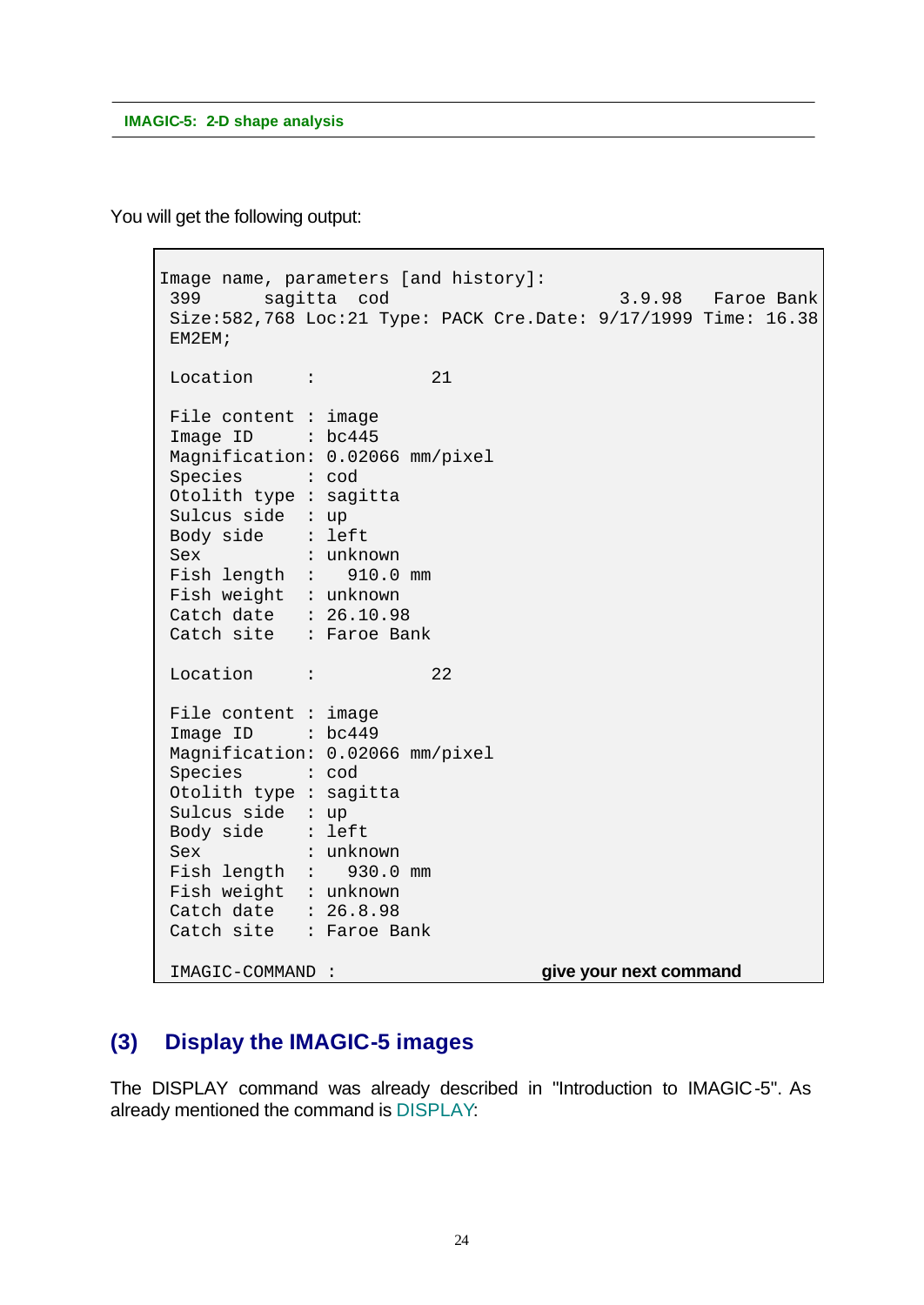IMAGIC-COMMAND: DISP ∗∗ DISPLAY welcomes you ∗∗ **etc.**

Here some additional DISPLAY features concerning FABOSA images should be noticed, namely window size and the scale factor. If the input file is specified the window size is already entered. The scale factor is usually one (see "Current DISPLAY settings").

In a single-frame displaying window, there is not much use in specifying the display size because the natural choice is the image size:

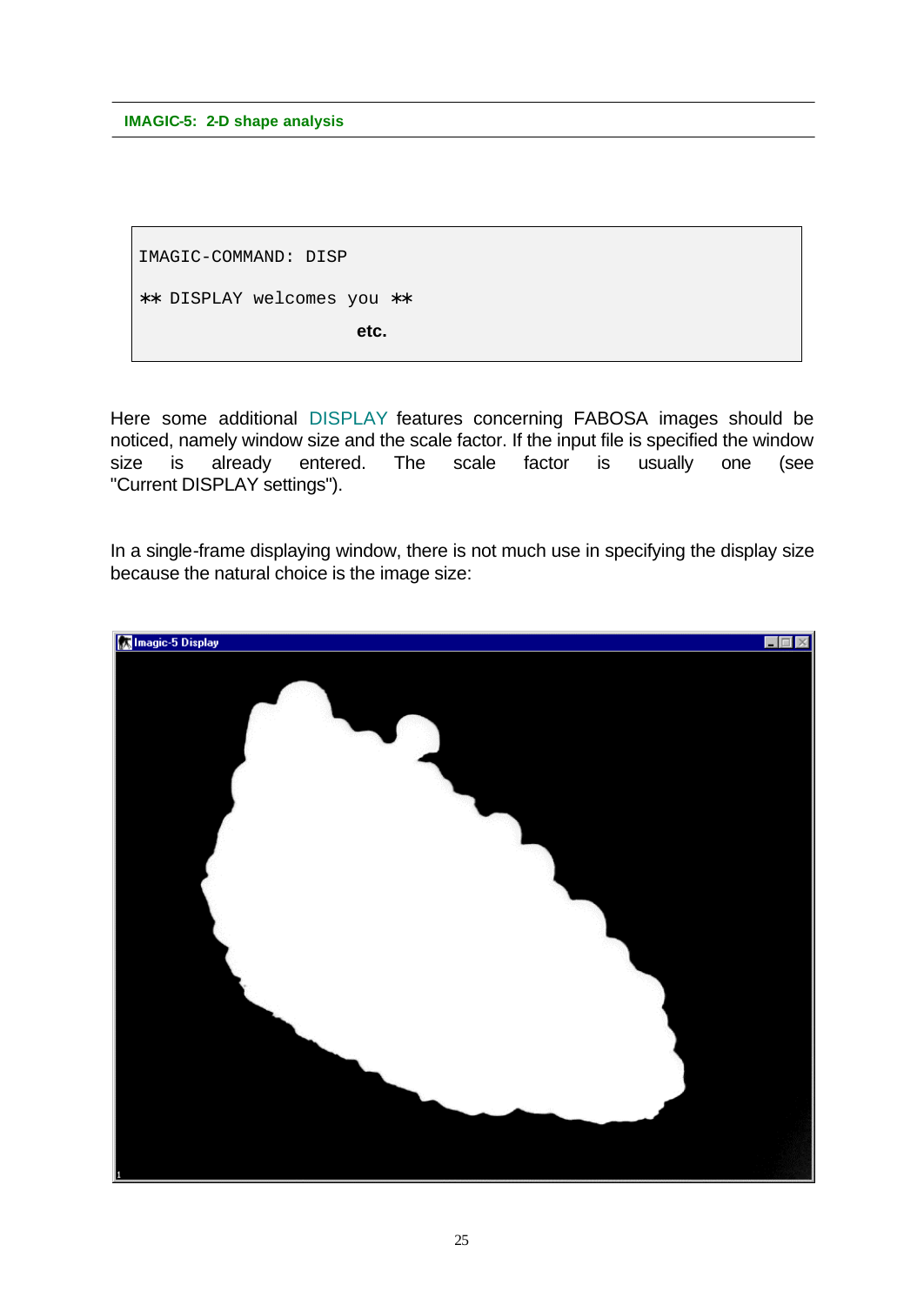However, if you have small images, there is a possibility to display a number of images in a sequence.

Let us assume your images are 128 pixels x 128 pixels and the display window is set to 512 by 512 pixels then exactly four frames will be shown in the display at a time:



If the display window is set to 512 by 768 pixels then 24 frames at a time will be displayed.

If the image is larger than the window size it cannot be displayed in the original size and will therefore automatically be truncated. But you can also specify this truncation yourself by specifying a wanted scale factor. This scale factor will be applied before the image is rendered to the screen. This is important because most settings for the scale factors will cause alterations in the image appearance. For example if you have a black/white image with 1-pixel thick lines on it, and you set the scale factor < 1, some lines may fall 'between' the rendered grid points and thus may not be visible in the displayed image.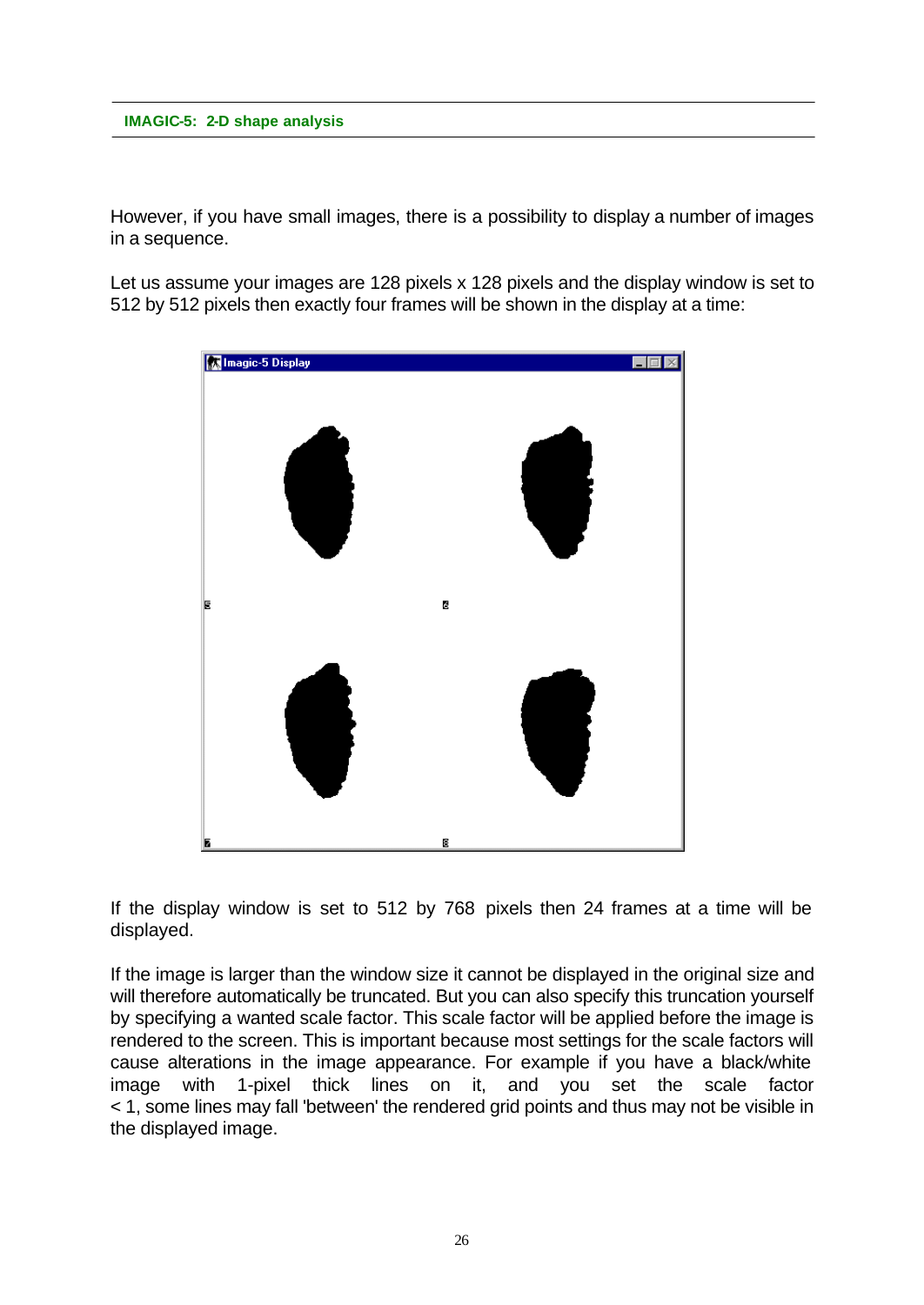A final remark to the DISPLAY command: As you will notice, the display window is different from the console (MS-DOS) window. You will enter your commands into the console window, while the graphics is always shown in a separate DISPLAY window. This allows the use of the well known windows shortcut to copy the currently displayed image into the Pastebuffer. The shortcut keys are 'Control C'. Please make sure that, before using 'Control C', the display window is made the active one by clicking into it.

### **(4) Convert 2-D-images to NFD files**

As mentioned before, the 2-D shape of an object is encoded in its contour line points. From these points so-called Normalised Fourier Descriptors (NFDs) are calculated and stored in a file as one-dimensional (1-D) data.

There are a couple of steps involved in the processing of the original 2-D-images.

- $\triangleright$  Input 2-D image data
- $\triangleright$  Calculate image pixel histogram
- $\triangleright$  Determine threshold value according to the procedure by Zack
- $\triangleright$  Apply threshold for binarisation into black/white image
- $\triangleright$  Sieve filtering using object analysis to extract a single object
- $\triangleright$  Edge calculation with subsequent spike and loop filtering
- $\triangleright$  Generation and sorting of the chain points for the closed contour line
- $\triangleright$  Interpolation of chain points using equal contour line step width
- ▶ Discrete Complex Fast Fourier Transformation of contour points to Fourier Descriptors (FDs)
- $\triangleright$  Normalisation of FDs into NFDs according to the defined reference system
- $\triangleright$  Definition of classification parameters
- $\triangleright$  Output data for 1-D NFD file

The command can be called by typing CREATE-NFD-CONTOUR:

IMAGIC-COMMAND: CREATE-NFD ∗∗ OTO\_INPUT welcomes you ∗∗ Give input file, image loc#s : cod\_imported **you select** Give output file, image loc#s : cod1d **you select**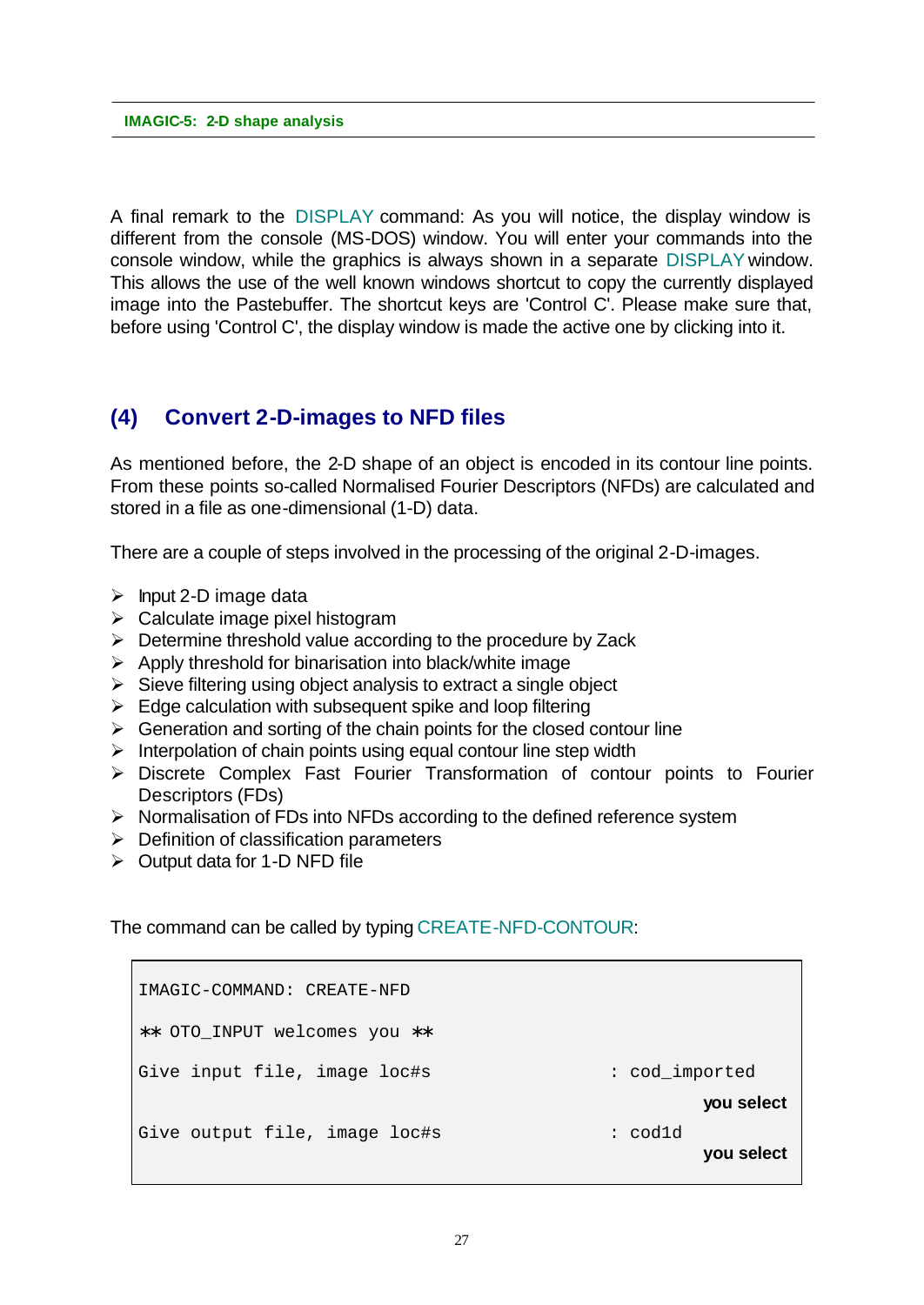| Threshold offset value                                                                     | : 50                 | you select,     |
|--------------------------------------------------------------------------------------------|----------------------|-----------------|
|                                                                                            |                      | see below       |
| Do you need a log file? [NO]                                                               |                      | give a<br>? for |
| VERTICAL or HORIZONTAL long axis [VERTICAL]<br>Create 2D contour-overlay image output [NO] | $\ddot{\phantom{1}}$ | further         |
| Change the MAGNIFICATION default [NO]                                                      |                      | help            |

Please note that the input file (here named cod\_import) is the name of the IMAGIC-5 file which was previously created with EM2EM in mode FABOSA. To denote the special type of the output file, it is recommended to append '1d' to the rootname. Here cod1d is specified for the output. The "Threshold offset value" is an empirical value that depends on your input image contrast. The meaning of this number and for the other input items will be explained later. First the continuation of the command is described:

The command starts working and prints the following information:

```
 Image name, parameters [and history]:
 395 sagitta cod 15.6.97 Faroe Bank
 Size:582,768 Loc: 1 Type:PACK Cre.Date: 9/03/1999 Time: 14.25
 EM2EM;
Detected 2056 pixels in contour # 1
```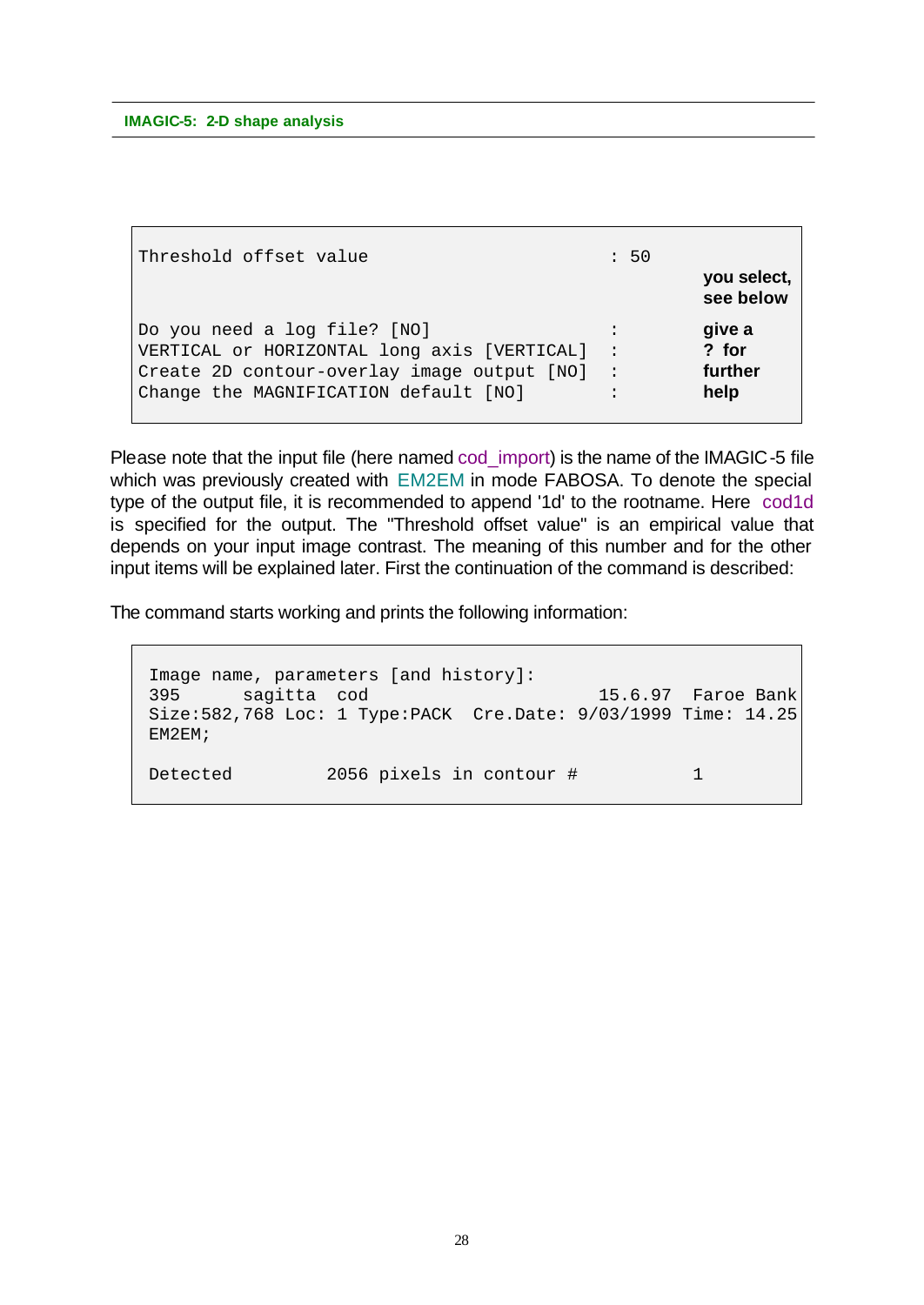

Then CREATE-NFD-CONTOUR displays the found contour:

A large white object and a black background is displayed. At a closer look the contour line can be recognised as a white line around the object. There are some black spots inside the object. These have to be eliminated by one of the different sieve filtering procedures applied to the binarised image.

Please check the displayed image (see next chapter: "Analyse the contours in CREATE-NFD-CONTOUR"). The command now asks how to continue:

NEXT, REPEAT, SKIP, CONTINUOUS Or END ? [NEXT] :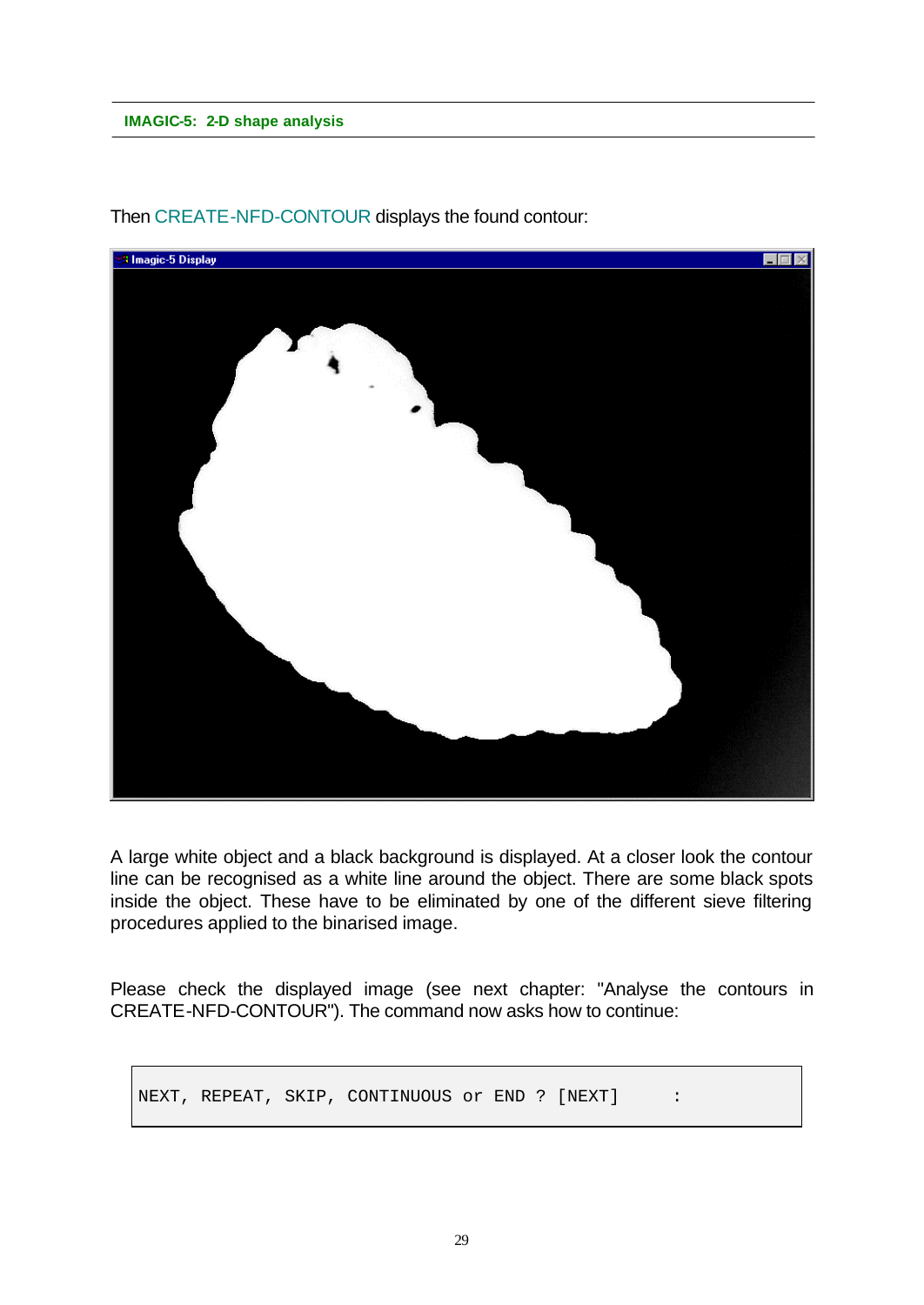The choices are:

| NEXT:             | Continue with the next otolith image.                                                     |
|-------------------|-------------------------------------------------------------------------------------------|
| REPEAT:           | Repeat the contour finding. New parameters can be used.                                   |
| SKIP:             | Skip this image.                                                                          |
| <b>CONTINOUS:</b> | Do not ask any more. The parameters are ok. Use these<br>values for all following images. |
| END:              | Exit the command.                                                                         |

### **(5) Analyse the contour in CREATE-NFD-CONTOUR**

The command CREATE-NFD-CONTOUR has, of course, also generated the Fourier Descriptors of the contour and their Normalisation (NFDs). The normalisation can be envisioned as an alignment of the object long-axis with respect to the vertical reference axis as shown in the next figure:



The long-axis of the object will always be adjusted to the reference axis, i.e. objects will eventually be rotated so that the long-axis runs vertical. The program takes care that the smallest possible rotation will be applied in the normalisation step.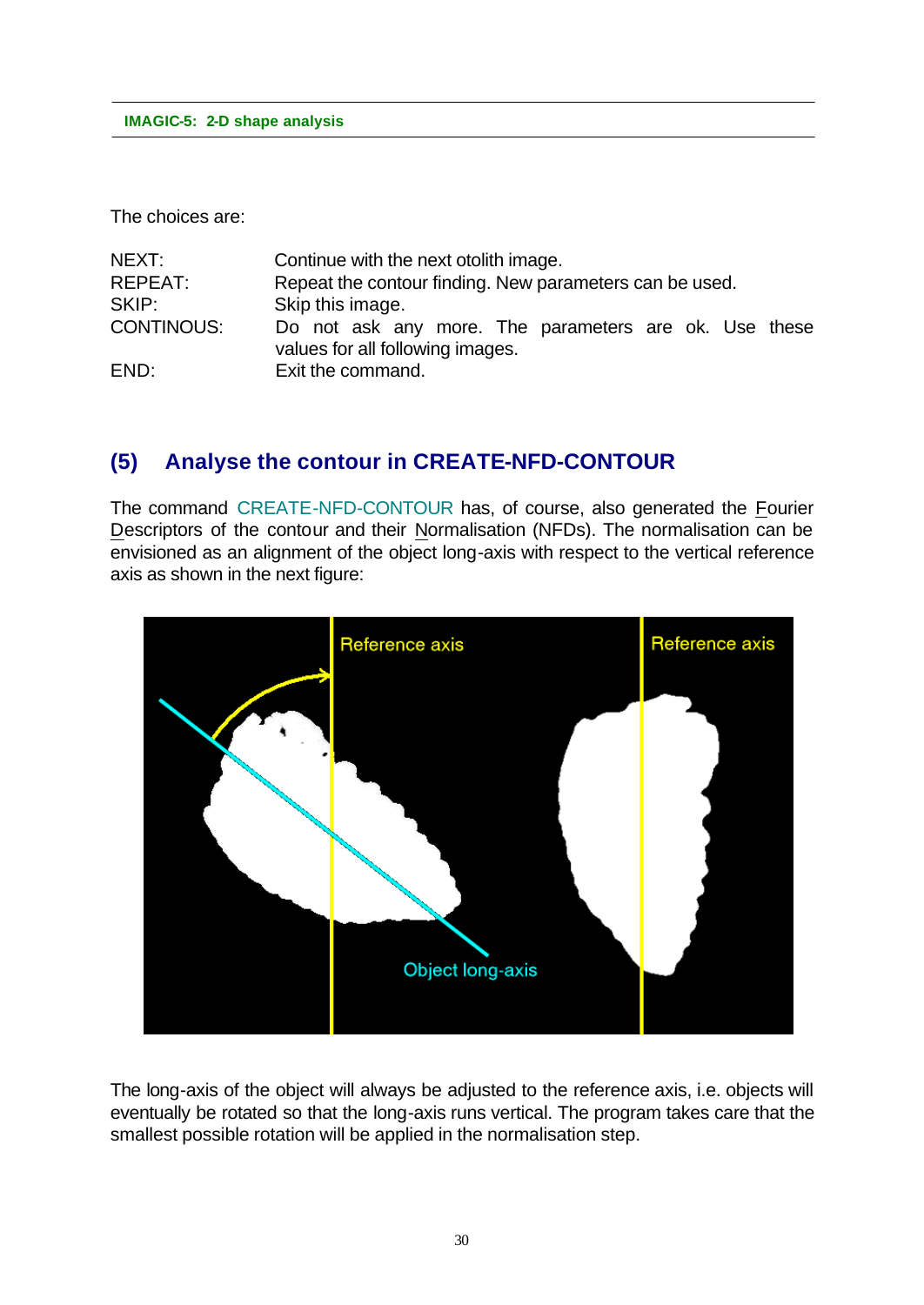What happens if the object long-axis runs horizontally? The user can specify this. Refer to the example above. What happens is the following: An original image copy is treated as if it was rotated clockwise 90 degrees which causes the reference axis to run vertical. Normalisation is first done with the copy. Then the re-rotation back to the original orientation is considered.

The **threshold offset value** asked by CREATE-NFD-CONTOUR means the following: For each image the grey-scale histogram is calculated and analysed according to a procedure described in the literature (G.W. Zack, W.E. Rogers, and S.A. Latt, 1977). The method gives an estimate of the optimum threshold value for binarisation. Since this threshold is calculated using the individual image histograms the threshold will be characteristic for each image. However, the user may want to change the contour line to lie farther out or closer to the object. This can be arranged by specifying a "threshold offset value" which will additionally be applied to the threshold calculated using Zack's method. This is demonstrated in the next figures.



An original image of an otolith from turbot.

This example is a pretty bad image with respect to sharp and highly contrasted edges. Also, the background is not uniform. Don't forget to notice the text annotation which can disturb automatic contour finding.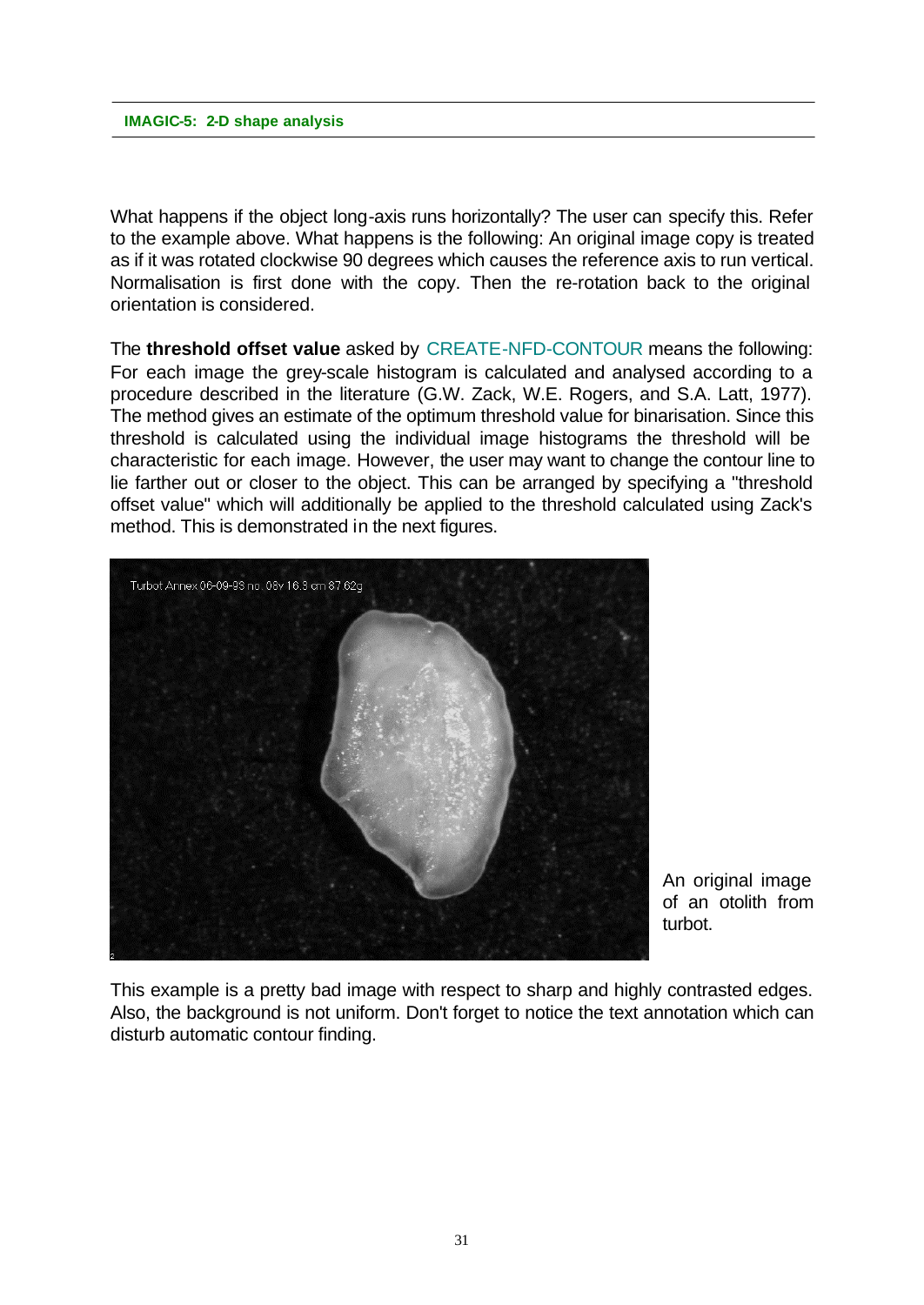

Contour line overlay for threshold  $offset = 0$ 

If the threshold offset set to zero the original threshold calculated after Zack is used during binarisation, i.e. black and white conversion. The contour lies as far outside the object as possible thus getting as much into the object as possible. This greedy behaviour is not wanted. Please note the blobs and spikes.



Contour line overlay for threshold  $offset = 20$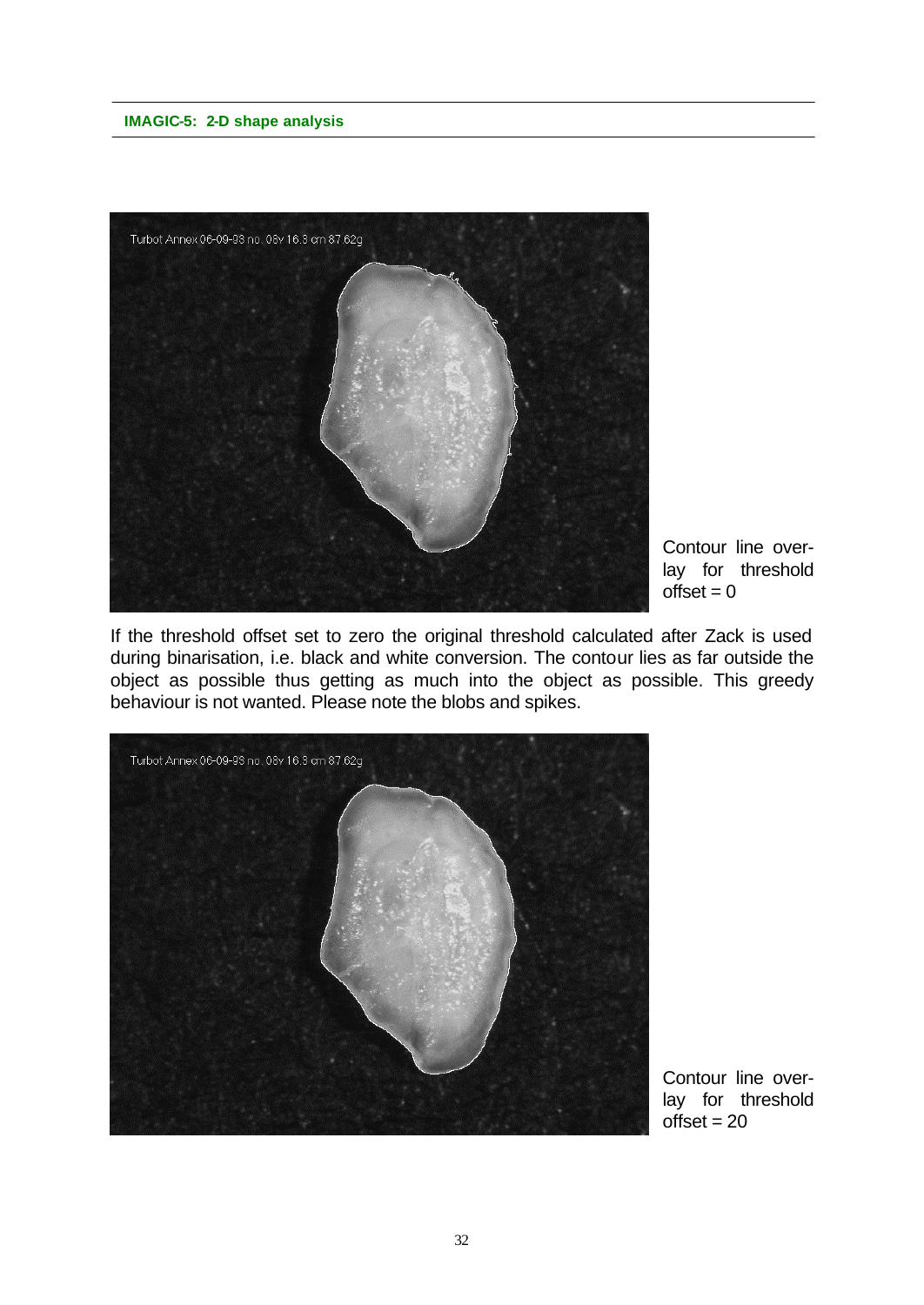If the threshold offset is set to 20, the resulting contour line is pretty acceptable. Maybe one can even go up a little more. In practice one has to find a common value for the entire sequence of images.



Contour line overlay for threshold  $offset = 47$ 

If the threshold offset is too large, the contour line leaks into the object at specific positions. This is happening at the bottom side, for example. Here, the contrast between background and edge is too low.

### **(6) Print out NFD information (if wanted)**

If you are not really interested in methodology development, mathematics etc. you can skip this chapter and continue the 2-D shape analysis with (7).

The IMAGIC-5 command to print out all NFD information is PRINT-NFD-INFO:

```
IMAGIC-COMMAND: PRINT-NFD-INFO
∗∗ OTO_PRINTOUT welcomes you ∗∗
Give 1D otolith data file, image loc#s : cod1d
                                                       you select
Text output file name plus extension [out.txt]: cod1d.txt
                                                       you select
```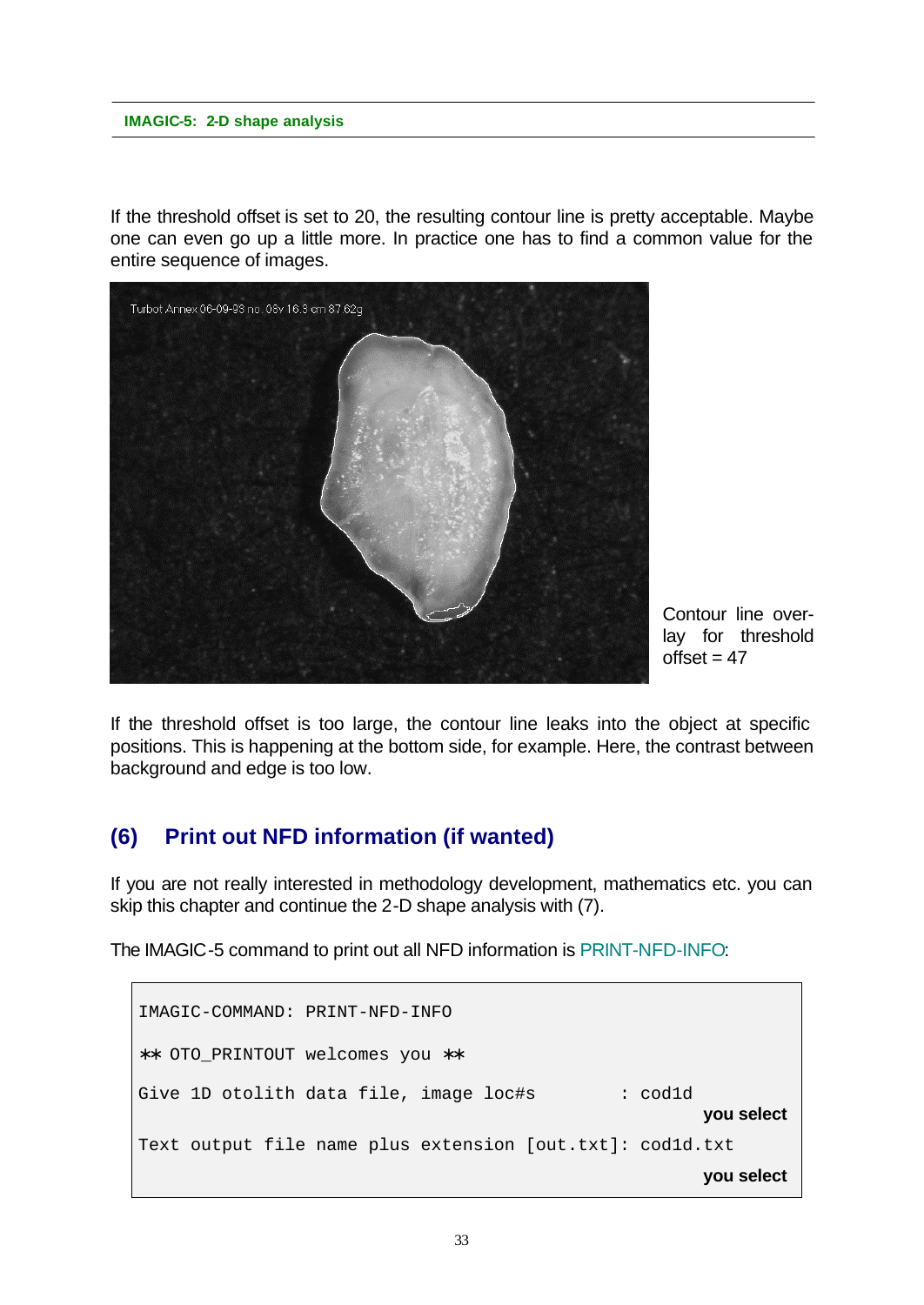You will get the following output (NFD information) for every 1-D image stored in the input file:

```
Image # 1
 Sample info stored in the HED file
 Image type DAT(105) = -1.000000
 Gaussnorm DAT(120) = 4711.000
Gaussnorm DAT(120) = 4711.000<br>Numeigen IDAT(121) = 69
Num_Image_Active IDAT(122) = 96
 N_Metric DAT(129) = 1.000000
 Active-image flag DAT(130) = 1.000000
Image ID NAME(1:8) = del Otolith Type NAME(10:17)= sagitta
Species NAME(19:48)= eel
 Catch Date NAME(50:57)= 18/5/92
 Catch Site NAME(59:80)= Lake Frisksjon
 Magnification DAT(123) = 5.1282053E-03
 Sulcus Side DAT(124) = 1.000000 
 Body Side DAT(125) = 1.000000 
 Sex DAT(126) = 2.000000 
 Fish Lengths [mm] DAT(127) = 483.0000 
 Fish Weight [g] DAT(128) = 151.0000 
 Normalised Fourier Descriptors (NFDs)
  0.0000000E+00
  0.0000000E+00
  10000.00 
  6.2059559E-07
  -199.9085 
   467.8286 
   238.7708 
   110.0508 
     ...
     ...
     ...
   269.2481 
   174.2882 
  -254.9601 
   121.4125 
  -295.5876 
  1114.021 
  2.1777737E-06
```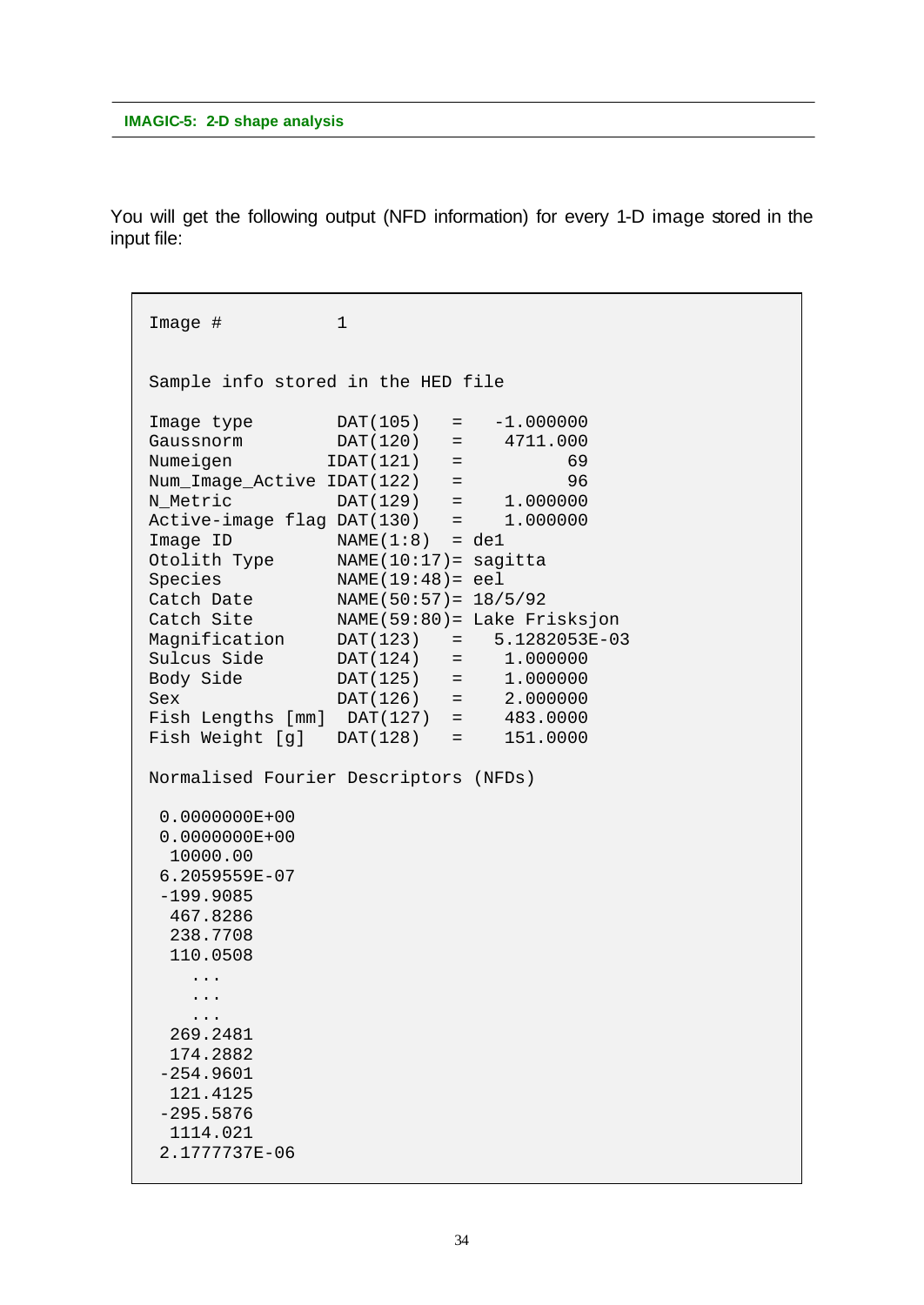```
 Parameters stored in the IMG file
MAXDIM_DENS 271
 A0_XORIG 1464047. 
 A0_YORIG 1419246. 
 A1_COS -520070.0 
A1_SIN -110150.2
 A1_MAGNITUDE 531606.9 
 A1_NORM 10000.00 
KSELECT -1N_COMBI 1
 AK_COS -49282.55 
 AK_SIN 32840.42 
 NUM_DATA 4096
 NEW_DIM 128
 SIZE_FACTOR 4.9999999E-03
 IXLP_ORIG 572
 IYLP_ORIG 768
 Subset of NFDs stored in DAT(131) to DAT(199)
  -199.9085 
   467.8286 
   238.7708 
   110.0508 
   39.40403 
   75.77702 
    ...
    ...
    ...
  121.4125 
  -295.5876 
  1114.021 
  2.1777737E-06
 DAT(199)=SIZE_FACTOR * A1_MAGNITUDE / A1_NORM
  0.2658034
Image # 2
            etc.
```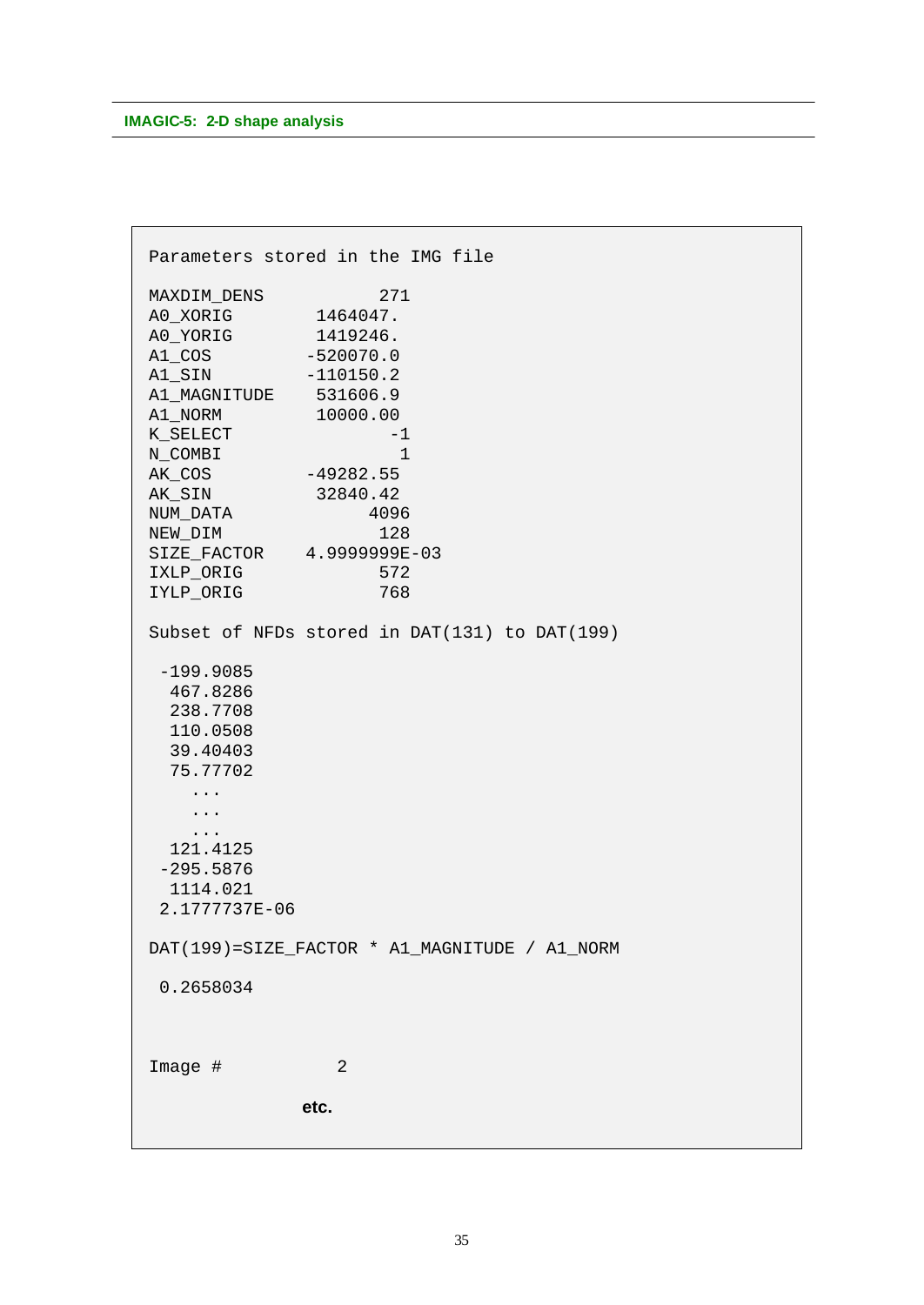Some comments:

Usually, complex Fourier coefficients obtained from a so-called FFT procedure are sorted in a very peculiar manner. Note the index numbering given below. General scheme

index = 0, 1, 2, ..., N,  $-(N/2-1)$ , ..., -1

For  $N = 128$ index = 0, 1, 2 ..., 128,  $-127$ ,  $-126$ , ...,  $-1$ 

Each coefficient is a complex number and may therefore be denoted as A[index]\_COS and A[index]\_SIN according to Euler's formula. In the printout, the complex coefficients are listed as follows:

> A[0]\_COS A[0]\_SIN A[1]\_COS A[1]\_SIN ... ... ...  $A[-1]$   $COS$  $A[-1]$  $SIN$

Due to the normalisation procedure, some coefficients are always zero or have a fixed value. These are therefore left out in the parameters that are stored for use in classifications.

Besides the shape information there is one classification parameter reserved for the size (the co-called **size factor**). There is a line in the printout explaining how this size parameter was calculated.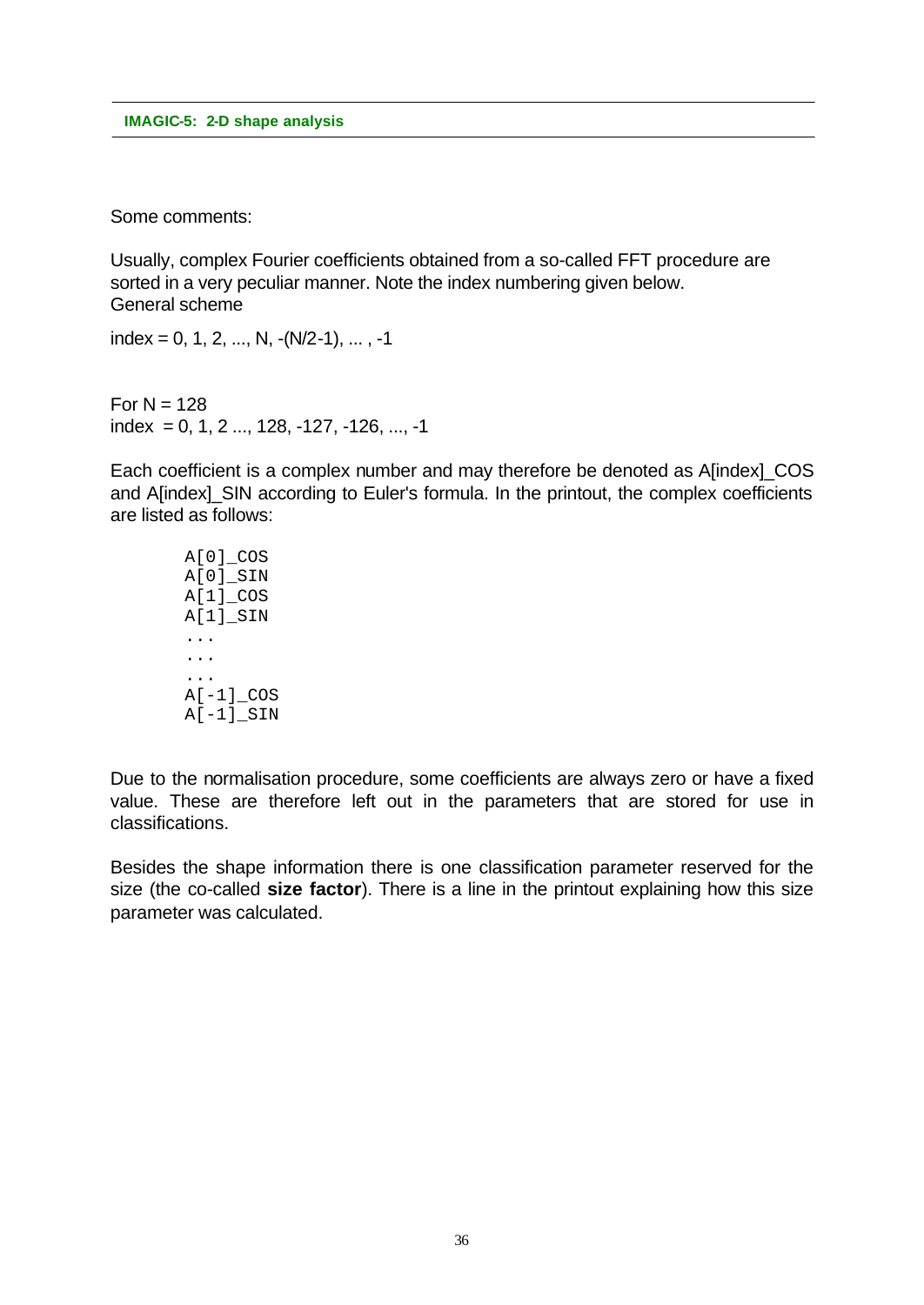### **(7) Multivariate Statistical Classification (MSA-CLASSIFY)**

IMAGIC-5 offers sophisticated instruments for hierarchical classification (HAC). The two-step analysis begins with a Ward-type HAC, which is subsequently refined by the Moving-Elements method. The tools have been successfully used in numerous electron microscopical studies.

To classify the 2-D contours (NFDs) call IMAGIC-5 command MSA-CLASSIFY:

IMAGIC-COMMAND: MSA-CLASSIFY ∗∗ CLASSIFY welcomes you ∗∗ Input to be classified: IMAGES PIXEL-VECTORS SEQUENCES FABOSA-CONTOURS Please specify option [IMAGES] : fabosa Input images file (treated by MSA) : cod1d Percentage of images to be ignored  $[0]$  : 0 **always use 0 for FABOSA contours** Active factors for classification [69] : 69 **use 69 for FABOSA contours** Try a tricky normalisation? [NO TRICKS] : no Weight the factorial coordinates  $[NO]$  : no Plot the classification trees [YES] : YES **for FABOSA, use yes to get the tree plots** Maximal amount of other print output : no Classification (MSA) maps stored [NO] : no What NUMBER of classes do you wish ?  $\cdot$  : 40 **you select! Use the tree plot to get an idea (see below)** Name for output result files : cod1d\_classes\_1 **you select** Mass threshold parameter ? [0] : 0

When dealing with medium size data-sets, a graphical representation of the hierarchical classification tree can be helpful to find the number of classes into which the data-set should be subdivided. Use command DISPLAY to visualise the tree plot.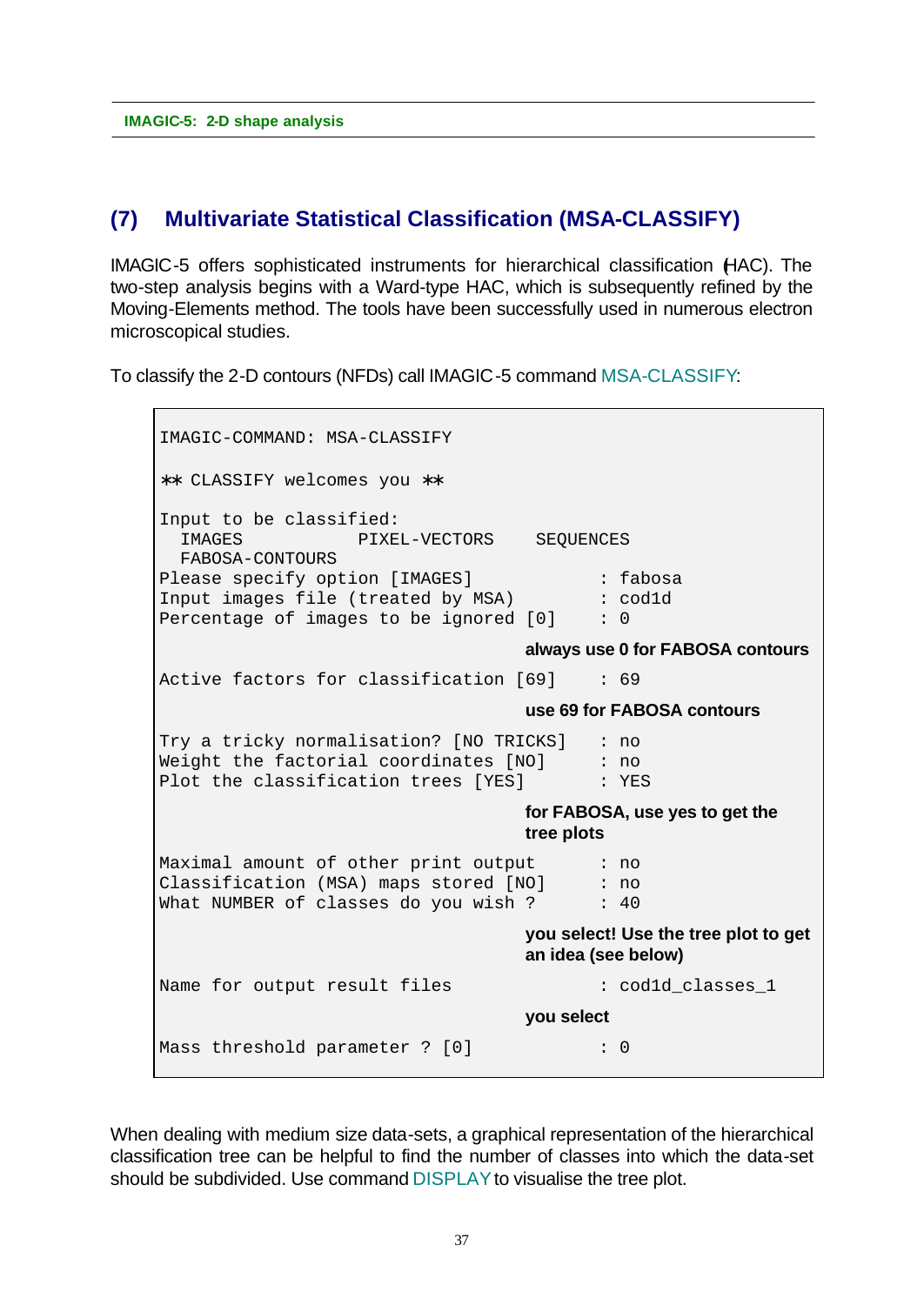In the following figure an example of a tree plot is shown. The classification was done for a data-set of 20 left-body-side and 20 right-body-side otoliths. The obvious division into two major classes is therefore expected.



Please also carefully check the results output text file which gives you many statistical measures and information concerning the classification calculated.

If you are not satisfied with the classification because of a wrong class number chosen etc. you can re-do the classification with MSA-CLASSIFY (7) until the classification is correct.

# **(8) MSA-SELECT-NFD**

If the objects in a data-set have been subjected to a classification, usually there are a lot of resulting classes to which the object's membership can be assigned. It would be tedious to select the individual entries belonging to the same class one-by-one from the large set.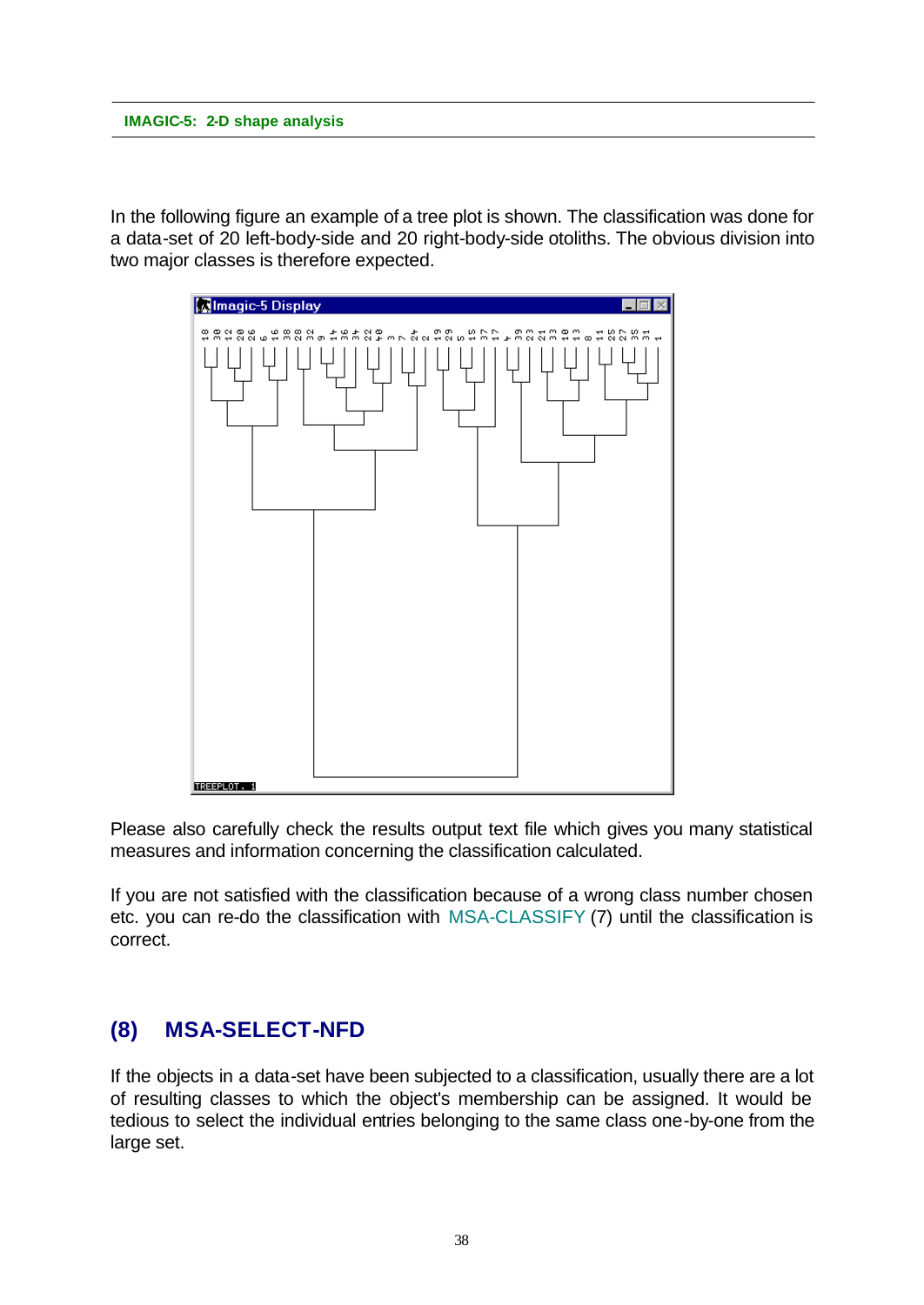This task can easily be performed with command MSA-SELECT-NFD. One of the options of this command is EXTRACT which selects class members and creates a separate NFD file for each class:

```
IMAGIC-COMMAND: MSA-SELECT-NFD
∗∗ OTO_CLASSWORK welcomes you ∗∗
Mode of operation:
   EXTRACT AVERAGE
Please specify option [EXTRACT] : EXTRACT
1D otolith input file (no loc#s) : cod1d
Associated classification (.cls) file : cod1d_classes_1<br>Output file rootname : cod1d_class
Output file rootname
```
# **(9) MSA-AVERAGE-NFD**

You may also want to create average contours within every class. You can easily perform this averaging by using option AVERAGE in command MSA-AVERAGE-NFD. It creates averages within every class and stores the average in a NFD (1-D image) file:

```
IMAGIC-COMMAND: MSA-AVERAGE-NFD
∗∗ OTO_CLASSWORK welcomes you ∗∗
Mode of operation:
  EXTRACT AVERAGE
Please specify option [EXTRACT] : AVERAGE
1D otolith input file (no loc#s) : cod1d
Associated classification (.cls) file : cod1d_classes_1
Output file rootname : cod1d average
                                                  you select
```
Examples of such averaged NFDs (re-converted and displayed as real images, see (10)) overlaid with the contours of the class members are shown in the next figures.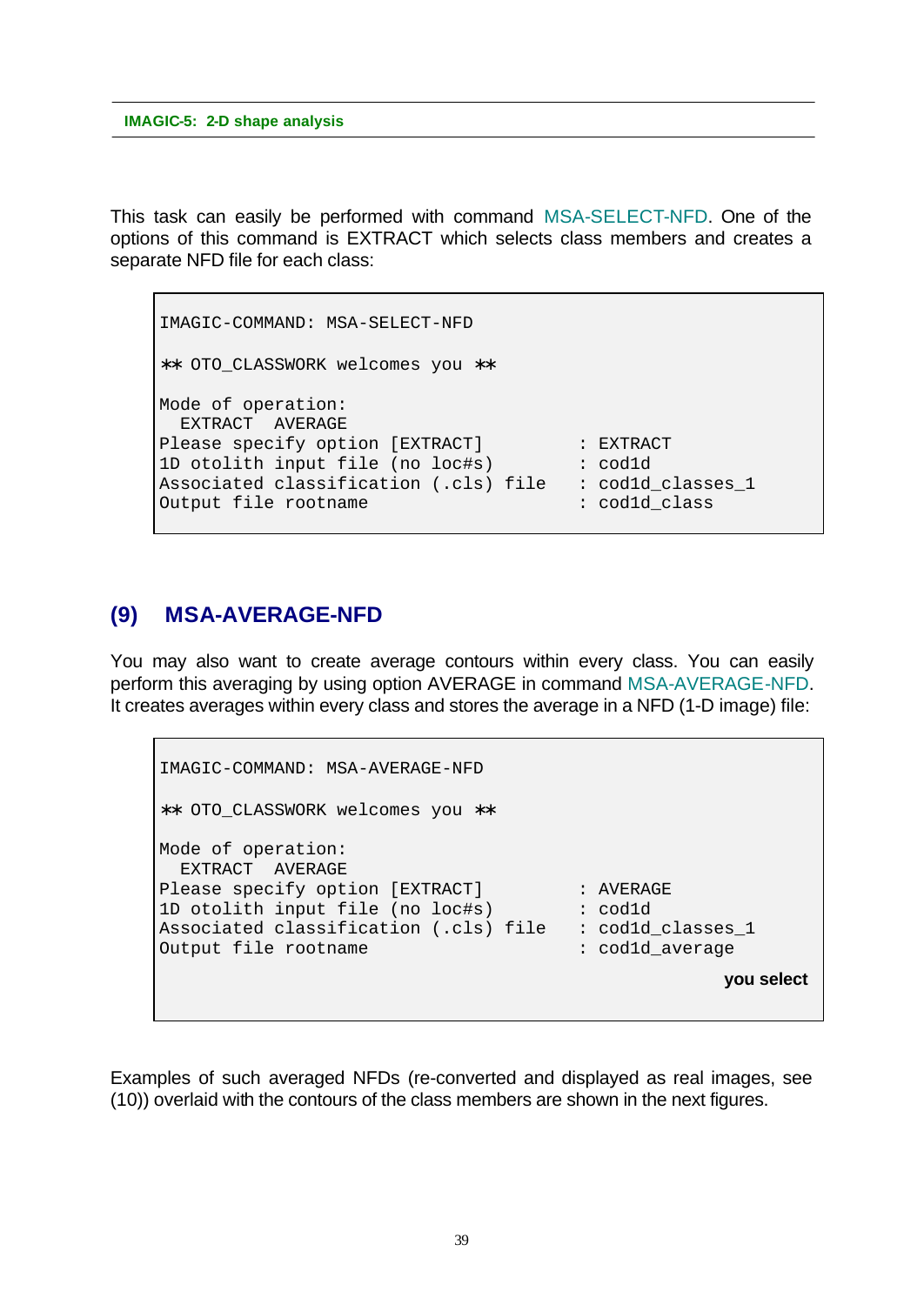

The upper row shows three average-contours. Five contours and the average thereof are shown in the bottom rows.

### **(10) FLIP-NFD-UPSIDE-DOWN**

You can also flip contours (NFDs) upside-down which might be helpful for some specific analysis (merging right and left otoliths to get larger data-sets, for example):



(NFDs re-converted to images)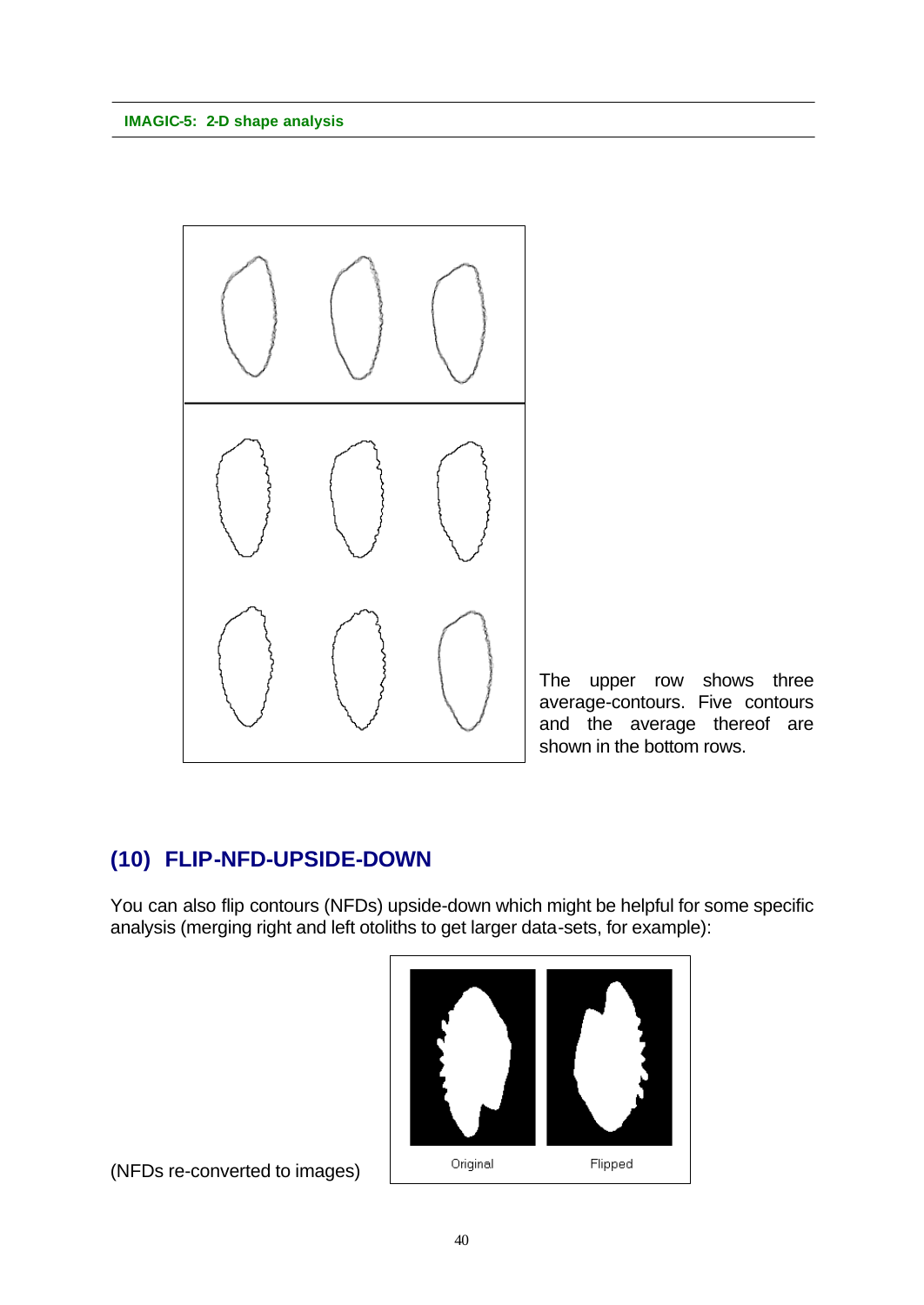### **(11) GENERATE-IMAGE-FROM-NFD**

Although derived from 2-D-images the 1-D shape descriptors (NFDs) itself are highly abstract. Therefore, you may want to convert processed NFDs back to an image representations. The corresponding command is GENERATE-IMAGE-FROM-NFD and has the following options:

- $\triangleright$  Background: black or white
- $\triangleright$  Draw Style: draw contour line only or filled objects
- $\triangleright$  Size of Objects:
	- small reproduction
	- draw all objects at the same scale (is aware of microscope and camera magnification)
	- reproduce original size
- $\triangleright$  Orientation of Objects:
	- reproduce original orientation
	- show objects in normalised orientation

```
IMAGIC-COMMAND: GENERATE-IMAGES
∗∗ OTO_GENIM welcomes you ∗∗
1D otolith data file, image loc#s : cod1d_average
                                                    you select
2D image output file, image loc#s : cod1_average
                                                    you select
Colour of background:
  BLACK WHITE
Please specify option : WHITE
                                                    you select
Mode of output image:
  CONTOUR LINE FILLED OBJECT
Please specify option : CONTOUR
                                                    you select
Size of reconstructed 2D image:
  SMALL ORIGINAL ABSOLUTE
Please specify option : SMALL
                                                    you select
Mode of orientation:
  ORIGINAL NORMALISED
Please specify option : NORM
                                                    you select
```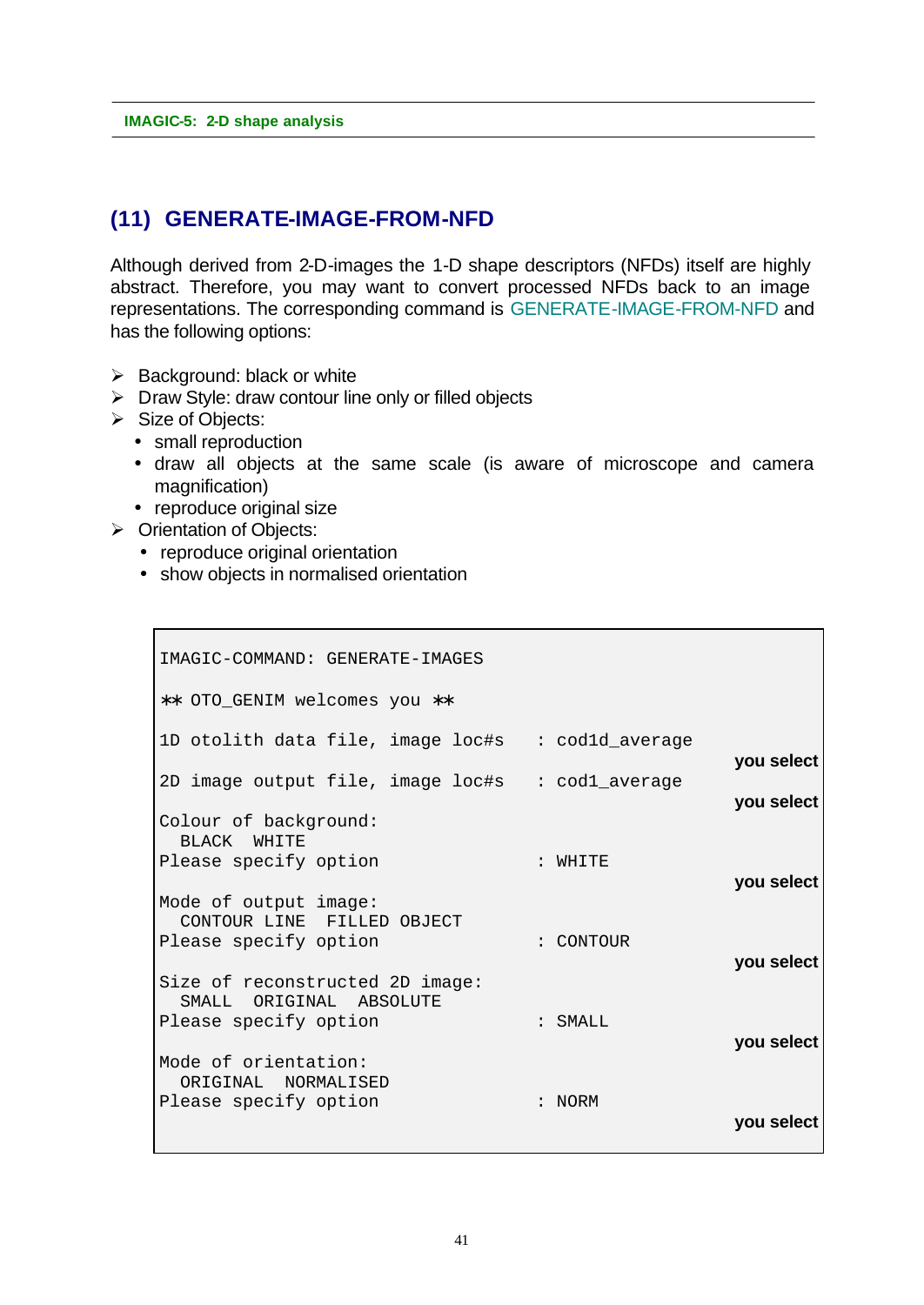

The following figures will show some examples:

Orientation: Normalized Size: Normalized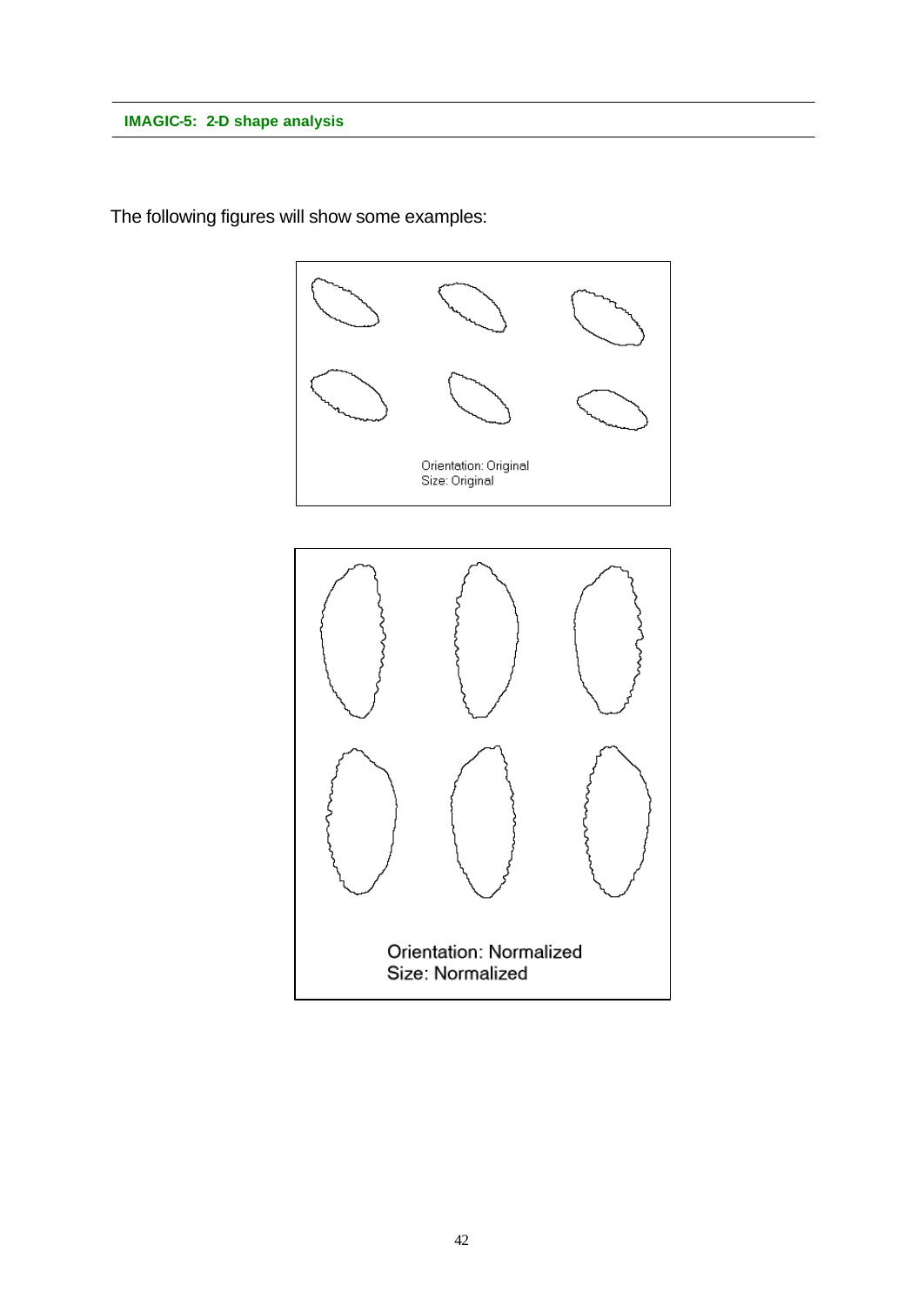

### **(12) MSA-Classification of the original images**

This is not the usual way to analyse contours. But for some methodology reasons etc. you may want to analyse the original images. Please note that in contrast to NFDs these images may not be aligned and may not be normalised so that you cannot directly compare and classify the images. There are a number of alignment commands available in IMAGIC-5, like ALIGN-DIRECT, MULTI-REFERENCE-ALIGN etc. Please use MENU **\***ALIGN and HELP **\***ALIGN to get detailed help.

Instead of using steps (4) - (7) you can analyse the original images with commands MSA-RUN, MSA-CLASSIFY and MSA-SUM:

MSA-RUN first creates a so-called MSA hyper space and applies a data reduction algorithm:

```
IMAGIC-COMMAND: MSA-RUN
∗∗ MSA welcomes you ∗∗
Choose mode: FRESH-MSA, REFINE [F] : fresh
Distance:
EUCLIDIAN, CHISQUARE,MODULATION : euclidian
                                          you select,
                                          for FABOSA use EUCLIDIAN
Filename input aligned "images" : cod align
                                          you select
```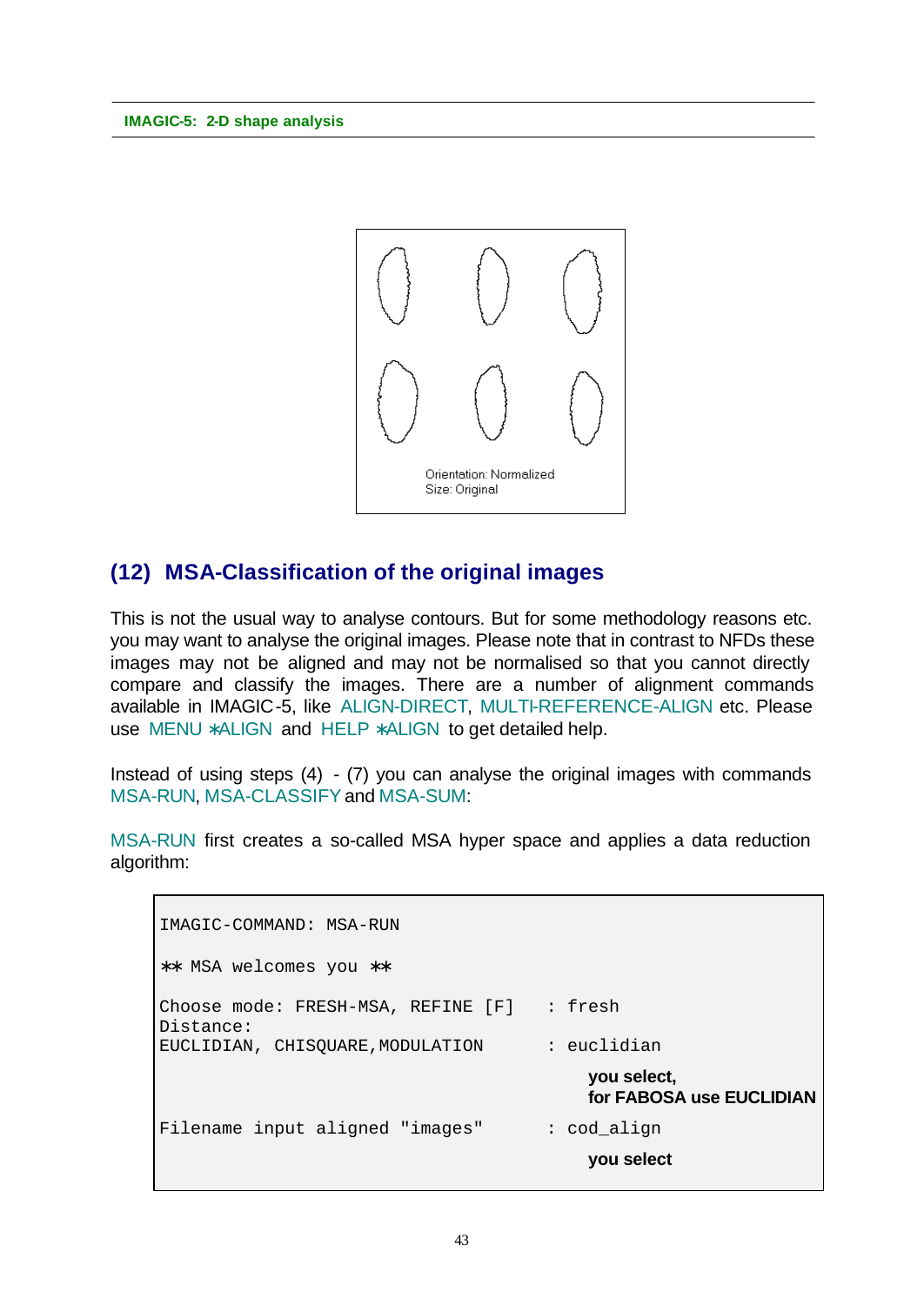```
Are there any inactive images? [NO] : no
                                      some images can be excluded
Give input MSA mask file [none] : none
                                      give "none" if no mask is wanted
Eigenimages output file : cod_eigenim_1
Pixel coordinates output file : cod_pixcoos_1
Eigenpixel vectors output file : cod_eigenpix_1<br>Give number of iterations (<64) : 24
Give number of iterations (<64)
                                      you select, 24 usually is ok
Give number of eigenimages (<69) : 69
                                      you select, suggested is: 69
Overcorrection factor (0< ocf< 0.9) : 0.8
Rootname for registration files, no ext.: cod_msa_1
```
Then start classifying.

```
IMAGIC-COMMAND: MSA-CLASSIFY
∗∗ CLASSIFY welcomes you ∗∗
Input to be classified:
  IMAGES PIXEL-VECTORS SEQUENCES
   FABOSA-CONTOURS
Please specify option [IMAGES] : IMAGES
Input images file (treated by MSA) : cod_align
                                       the MSA-RUN treated images !!
Percentage of images to be ignored [0] : 0<br>Active factors for classification [69] : 69
Active factors for classification [69]
                                       suggested: 69
Try a tricky normalisation? [NO TRICKS] : no
Weight the factorial coordinates [NO] \qquad\; : no
Plot the classification trees [YES] \; : YES
                                       use yes to get the tree plots
Maximal amount of other print output : no
Classification (MSA) maps stored [NO] : no
What NUMBER of classes do you wish ? \cdot : 40
                                      you select! Use the tree plot to 
                                       get an idea (see chapter (7))
Name for output result files : cod1d_classes_1
                                      you select
Mass threshold parameter ? [0] : 0
```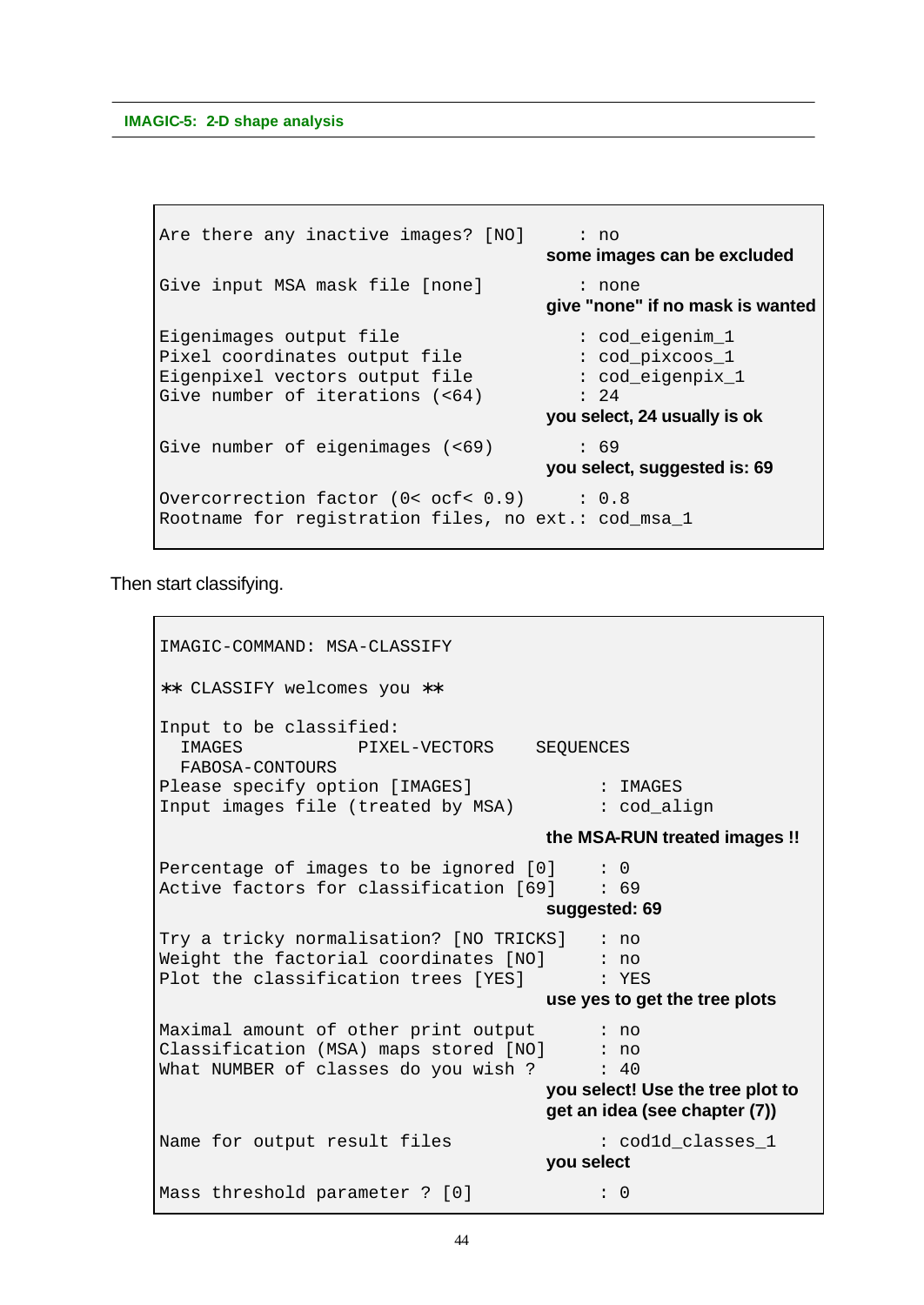#### **Please note:**

If you want to re-do the classification (to change the number of classes, for example) you don't have to repeat MSA-RUN. You can simply re-do MSA-CLASSIFY.

If you want to create the class averages (class-sum images) you can use command MSA-SUM:

IMAGIC-COMMAND: MSA-SUM ∗∗ CLASSUM welcomes you ∗∗ Input aligned images : cod\_align **the MSA-CLASSIFY treated images !!** INPUT "CLS" file (NO ext.) : cod\_classes\_1 **output file from MSA-CLASSIFY** Output class averages : cod\_classums\_1 Downweight small classes? [YES] : yes Do you want to produce summing STATISTICS : no Fraction of worst class members to ignore : 0 **you select**

Use DISPLAY to visualise the class averages.

If you want to extract the members of specific classes you can use command MSA-EXTRACT:

IMAGIC-COMMAND: MSA-EXTRACT ∗∗ CLASSORT welcomes you ∗∗ Input images, NO loc#s : cod\_align **the MSA-CLASSIFY treated images !!** Input classification (.cls) file : cod\_classes\_1 **output file from MSA-CLASSIFY** All classes wanted [NO] : NO **you select** Where to get the wanted classes: PLT FILE INTERACTIVE Please specify option [INTER] : INTER **you select**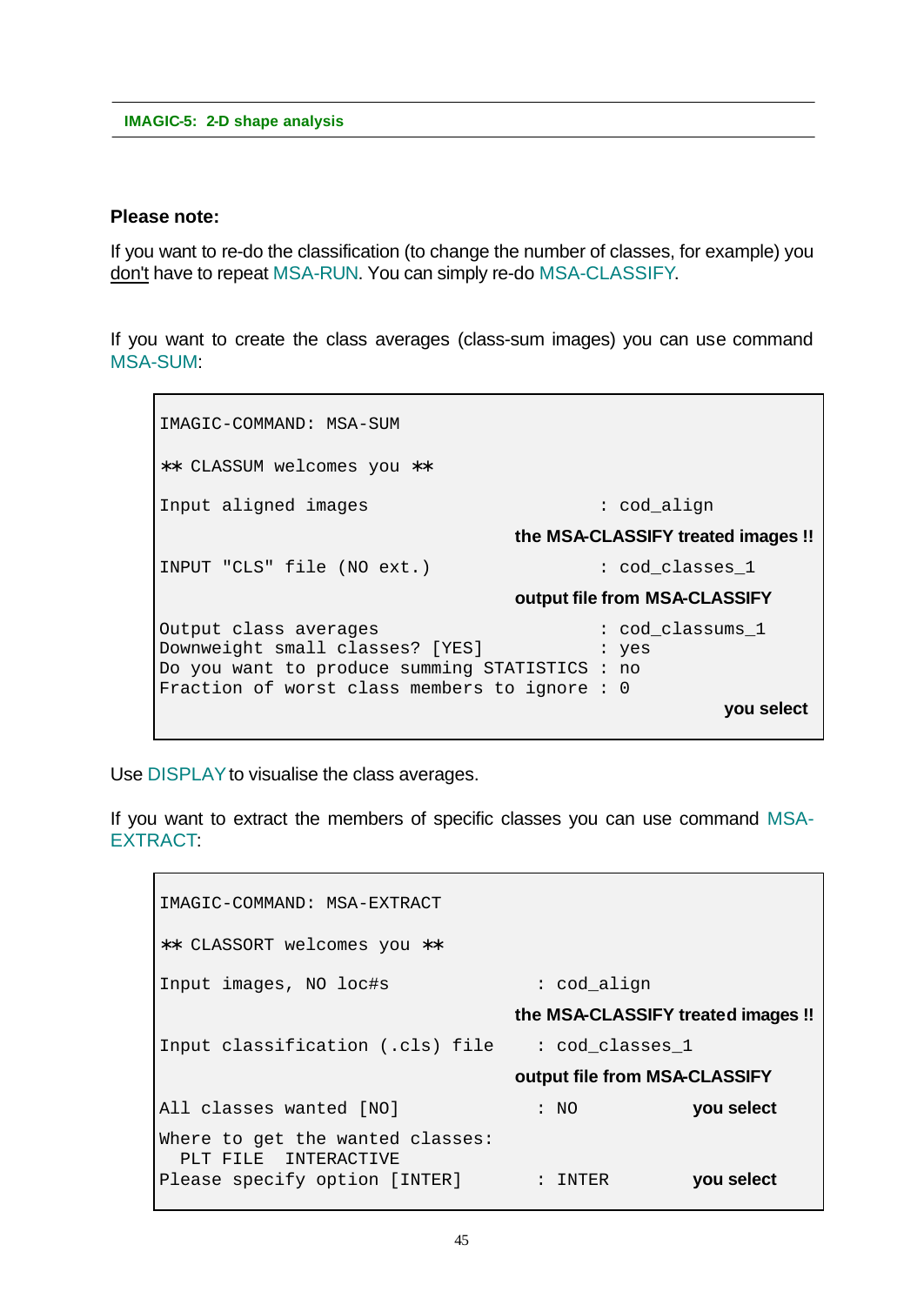```
Class(es) wanted: [1;3] : 1-2;4;7-10 Am using the following locations:
        1 :: 1 2 4 7 8 9 10
One output file only in the control of the control of the control of the control of the control of the control of the control of the control of the control of the control of the control of the control of the control of the
Root name for output files, NO loc#s : cod_class_
                                                                               you select
Place class-sum image into last location : NO
                                                                               you select
```
# **(13) Publication**

Write a nice paper for the Canadian Journal of Fish Biology, etc.

This writing you have to do yourself as, unfortunately the corresponding IMAGIC-5 commands (WRITE-FOR-CAN.J.FISH.BIOL, etc.) are still in preparation.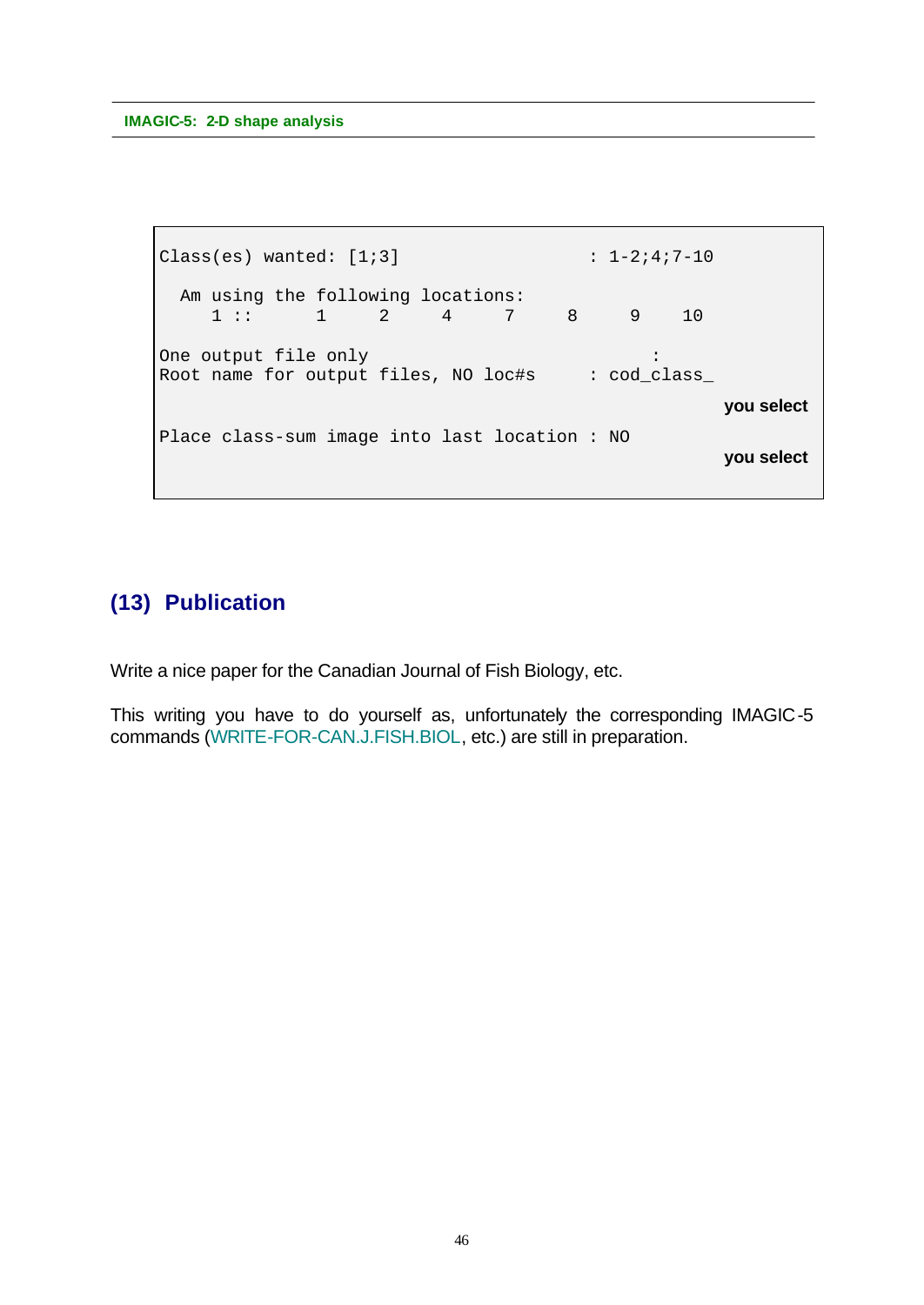# **Some References**



WebPages:

www.ImageScience.de www.ImageScience.de/fabosa www.ImageScience.de/otolith

#### IMAGIC-5

M van Heel and W Keegstra (1981) IMAGIC: A fast, flexible and friendly image analysis software system. Ultramicroscopy 7: 113-130.

M van Heel, G Harauz, EV Orlova, R Schmidt and M Schatz (1996) A new generation of the IMAGIC image processing system. J. Struct. Biol. 116: 17-24.

#### Fourier Descriptors

TP Wallace and PA Wintz (1980) An efficient three-dimensional aircraft recognition algorithm using normalised Fourier descriptors. Comp. graphics and image proc. 13: 99-126.

PE Lestrel (ed.) (1999) Fourier descriptors and their application in biology. Cambridge University Press, USA.

#### Correlation functions

M van Heel, M Schatz and EV Orlova (1992a) Correlation functions revisited. Ultramicroscopy 46: 304- 316.